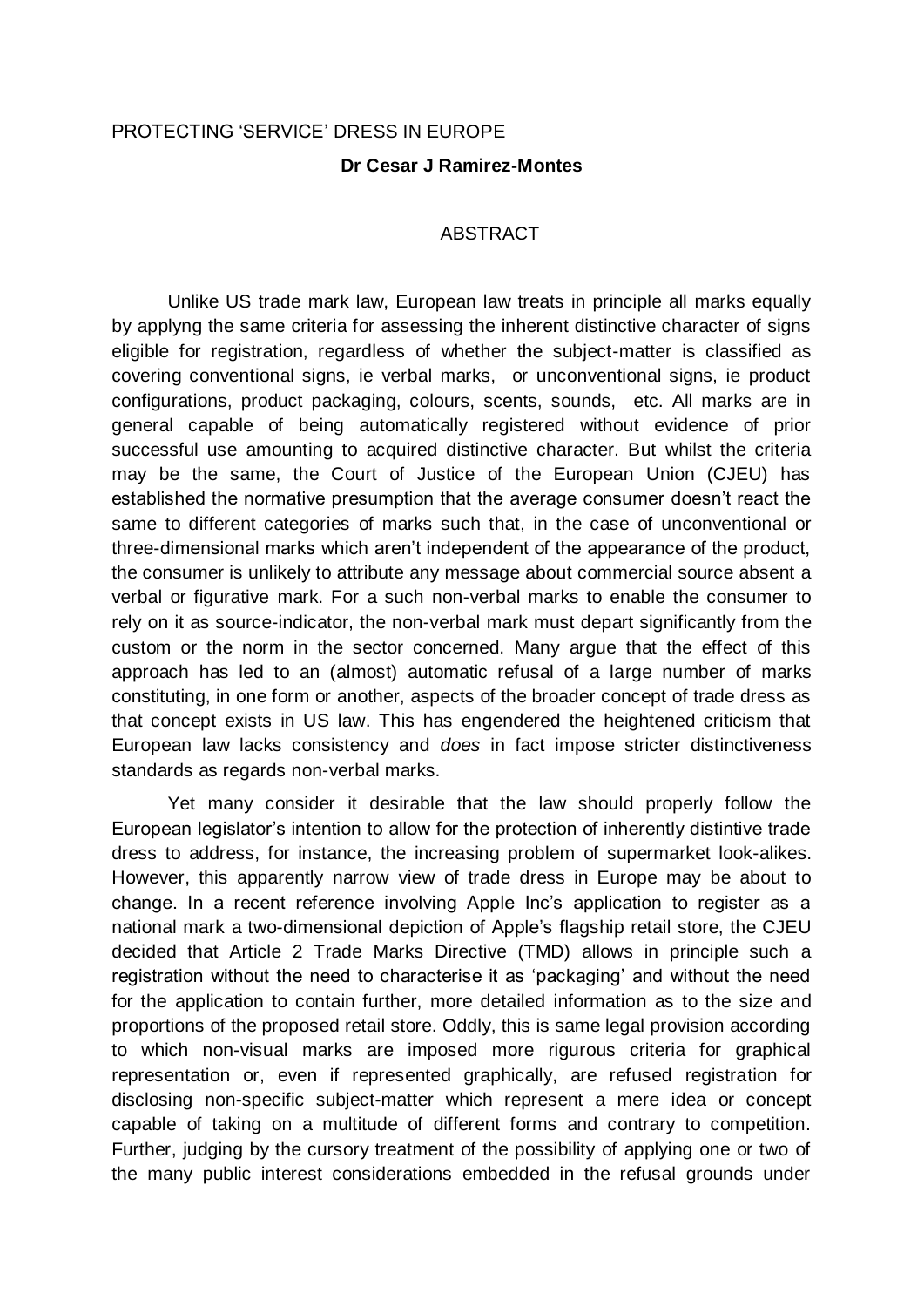Article 3 TMD, it is likely that the referring national court will allow the Apple application.

# *Introduction*

In Apple v DPUM,<sup>1</sup> the Court of Justice of the European Union (CJEU) was called upon to decide whether, in principle, European law should allow the registration of a mark consisting of a drawing of Apple's flagship retail store as a form of product 'packaging' and, if so, whether such a new type of mark could only be allowed if the application contained further details about the precise scale of the premises depicted in the drawing. The reason for such additional information as to the size and proportions of the retail store related to the obligation to satisfy the statutory requirement of graphic representability, including the positive conditions for registration within the meaning Art.2 of the Trade Marks Directive (TMD). Even if all these general conditions were satisfied, the CJEU was also asked to rule on whether, having regard to the specific services for which Apple was seeking registration, European law could still refuse the registration under one or more of the exclusion grounds listed in Art. 3 TMD.

On one interpretation, the Apple reference offered the CJEU the opportunity to examine the meaning and scope of representations by 'design' as a category of signs that the European legislator specifically included in Art.2 TMD as capable of being represented graphically and of supporting a trade mark registration. On another interpretation, however, the reference confronted the CJEU with the more significant, general question of whether, and the extent to which, European law should extend trade mark registration to the 'look' or 'get-up' of the commercial premises of a business or shop that may arguably serve, on its own, as an indication of origin. In other words, the question raised was whether Europe should also protect the arrangement or 'service dress' of a business as a variety of the broader concept of trade dress which has for quite some time existed in US law. If such service dress mark could be registered, further questions necessarily arise as to the level of precision required for the defining elements of the trade dress as well as what role public interest considerations should play in restricting or refusing registration for such marks in order to avoid the potential for anti-competitive effects. Most significantly, the Apple reference also raised general questions as to the proper limits around registrability envisaged under the Directive and the Regulation.

The reference arose because in 2010 Apple Inc had persuaded the US Patent and Trade Mark Office to allow the registration of a three-dimensional trade mark consisting of the same depiction for retail services featuring computers and related

<sup>-</sup><sup>1</sup> C-421/13 *Apple v DPUM*, [2014]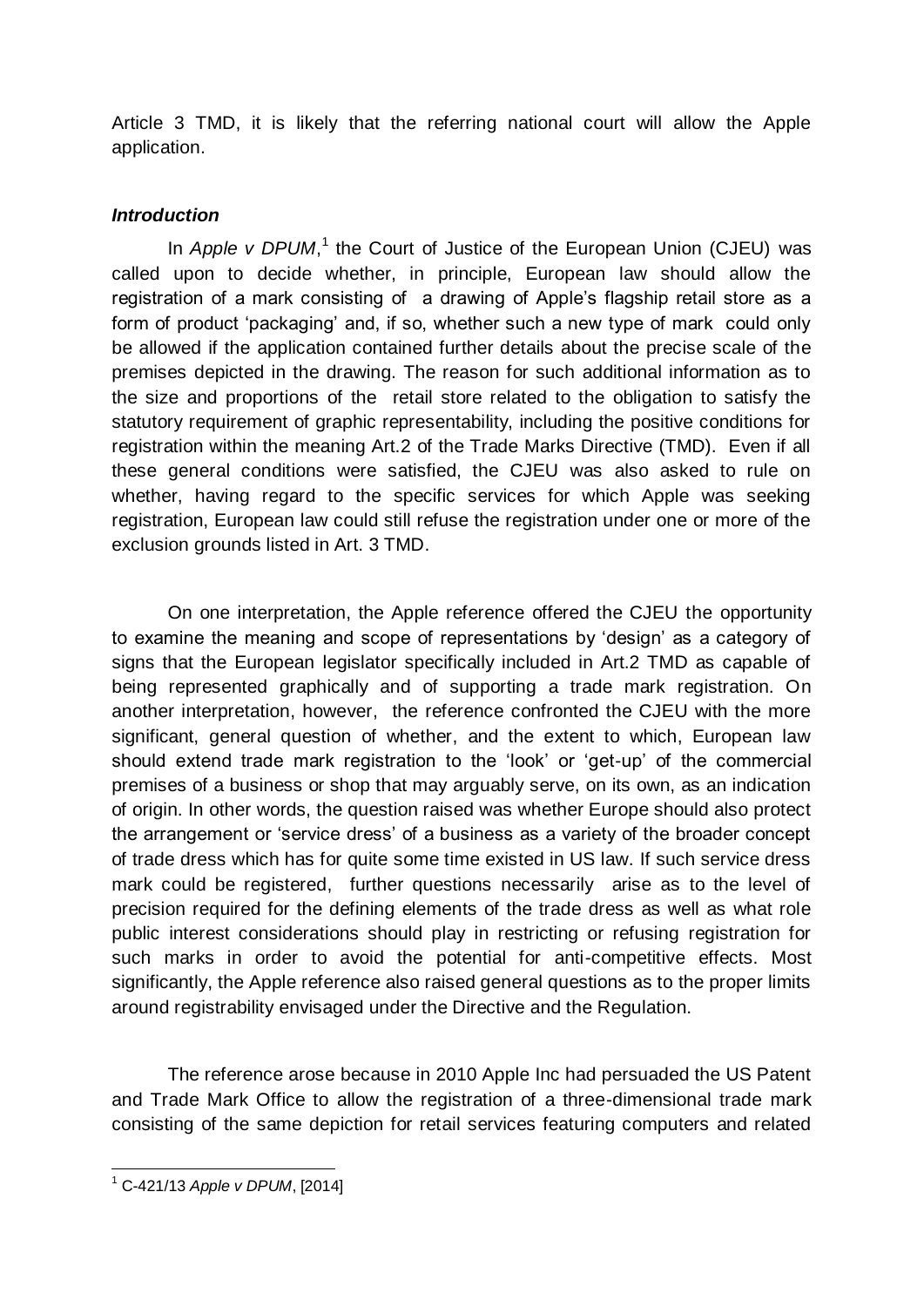accessories, including demonstrations of those products. Based upon this US registration, Apple Inc sought to extend its trade mark registration internationally under the Madrid Agreement 1891, as revised and amended in 1979, by pursuing the same registration in a number of European countries including Germany, the Benelux and the UK. The German Patents and Trade Marks Office (DPUM) refused the application on various grounds, one of them being the inability of consumers to perceive the layout of Apple's retail space as an indication of commercial origin whilst another ground related to the lack of sufficient distinction between the retail store depicted and retail stores of other similar providers of electronic goods. Apple Inc appealed to the German Federal Court which disagreed with the finding that the store layout depicted had no features that distinguished it from the usual layout of other retail stores in the same sector. However, the German Federal Court believed that Apple's application raised 'fundamental questions' concerning European law and decided to refer four questions to the CJEU.

Given the focus on the conditions of Art.2 TMD, it is clear that for the German Court the pictorial representation and the written description alone, as submitted, fell short of giving a specific and unambiguous idea of what the mark is when used in respect of retail store services. It is also clear that the referring court harboured serious doubts, not so much about whether the store representation could effectively act as an indication of commercial origin in relation to Apple's retail services, as to whether a drawing representing the arrangement of a retail store and the store front without more was suffificently detailed and precise to constitute a mark in the first place. The purpose of this Article is therefore to examine closely the answers offered for each of the questions referred and then place those answers in the broader context of the CJEU's case-law on non-verbal marks. Part II will form a discussion on European interpretation and principles around subject-matter and statutory grounds for refusing registration under Art.2 and Art.3 of the Directive. Part 3 will then examine the inherent distinctiveness test for three-dimensional shape of product marks and the development of the 'departs significantly' test. Finally, Part 4 will offer an analysis and critique of the 'departs significantly' test and its impact on the protection of trade dress for services arising from Apple. Some concluding remarks will be offered at the end.

## **I. The** *Apple* **Reference**

A striking feature of the Apple application in Europe is its simplicity, containing as it does a two-dimensional representation, in colour, of the layout and the front of a retail store, including a written description of the mark as 'the distinctive design and layout of a retail store.' No further details were provided, nor was there any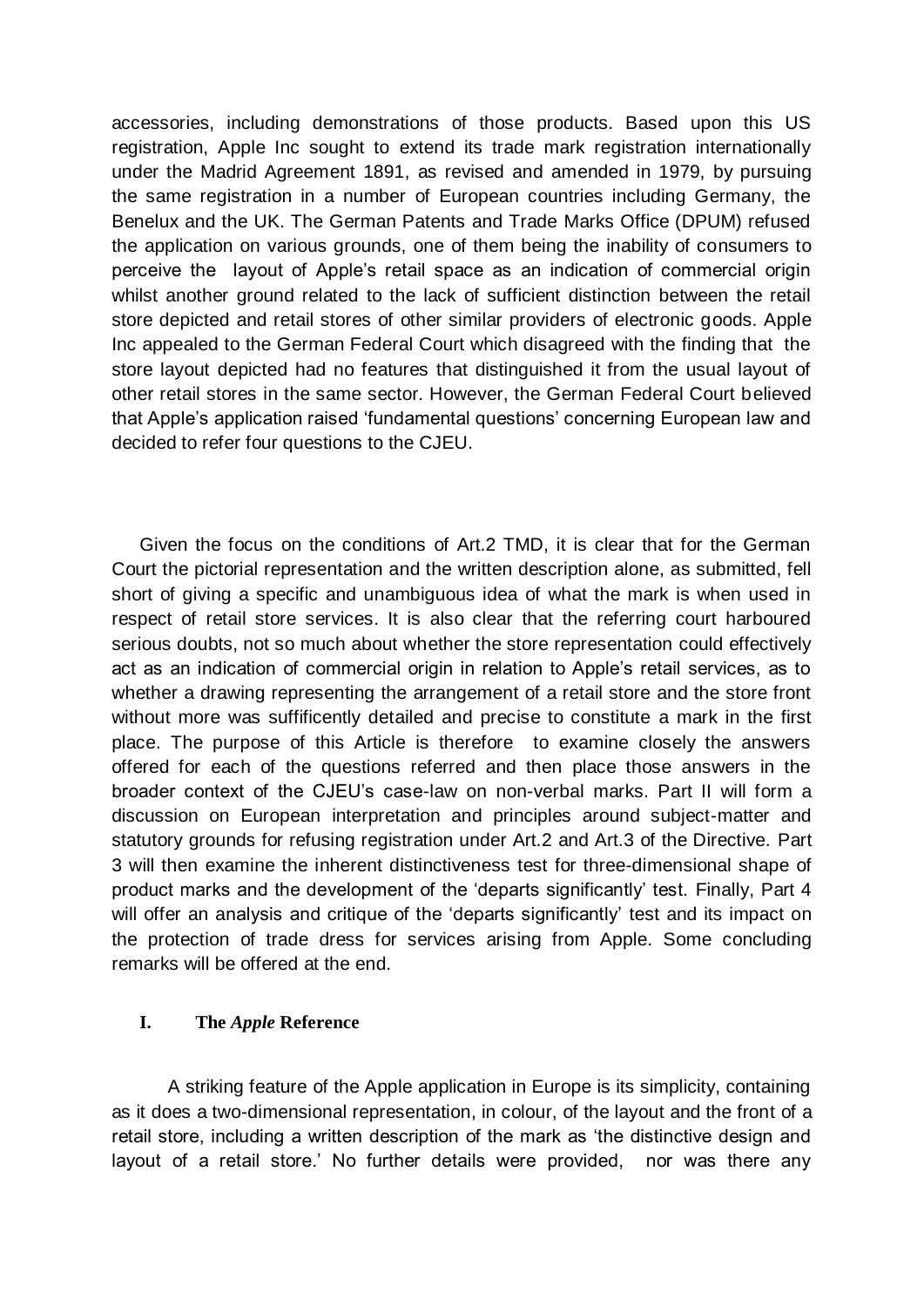description of which specific elements, features or aspects, or combination thereof, sufficiently individualise the mark and confer upon it its distinctive character which is the central condition for registration. One of the questions referred to the CJEU queried whether such representation of the retail store was capable of supporting a trade mark registration at all; another whether it should be treated in the same way as the registrability of the 'packaging' goods and, if so conceptualised, whether the pictorial design alone could satisfy the graphical representation requirement without further indications as to the relative size and proportions of the store layout depicted. Moreover, the referring court also had doubts as to whether Apple's retail services intended to induce consumers on the premises to purchase Apple products could consitute 'services' within the meaning of Art.2 TMD.

Nearly all of the question raised in the Apple reference centred on the proper interpretation and scope of Art.2 TMD, a provision that the CJEU has had occasion to examine mostly in the context of the graphical representation requirement for such unconventional marks as smells, sounds, colour *per se* and colour combinations but certainly not limited to these signs. As interpreted in the case-law, Art.2 TMD seeks 'to define the types of signs of which a mark may consist, irrespective of the goods or services for which registration may be sought. $2^2$  To that end, the provision offers a non-exhaustive list of examples of signs capable of being represented graphically and thus, in principle, capable of constituting the subject-matter of a trade mark, namely words, personal names, designs, letters, numerals, and the shape of goods and of their packaging. Such signs are generally eligible for registration as national or Community trade marks provided that they also meet the central condition for all signs of being inherently capable of distinguishing the goods or services of the applicant. That abstract capacity to distinguish entails a determination of whether or not the sign in question is capable of conveying some *specific information*, particularly as to the origin of a product or service. $3$ 

From very the very beginning, Art. 2 TMD was accordingly interpreted as representing the legislature's intention to incorporate the essential function of the trade mark as the central criterion upon which the Community trade mark system was founded. That essential function means that the mark must be able 'to guarantee the identity of the origin of the marked good or service to the consumer or end user by enabling him, without any possibility of confusion, to distinguish the goods or services from others which have another origin.'<sup>4</sup> The purpose of protecting the registered mark in European law is therefore 'to guarantee the trade mark as an

 $\overline{a}$ 

 $2$  C-363/99 Postkantoor [80]

 $^3$  Libertel [39]

<sup>4</sup> Merz & Krell [22-23]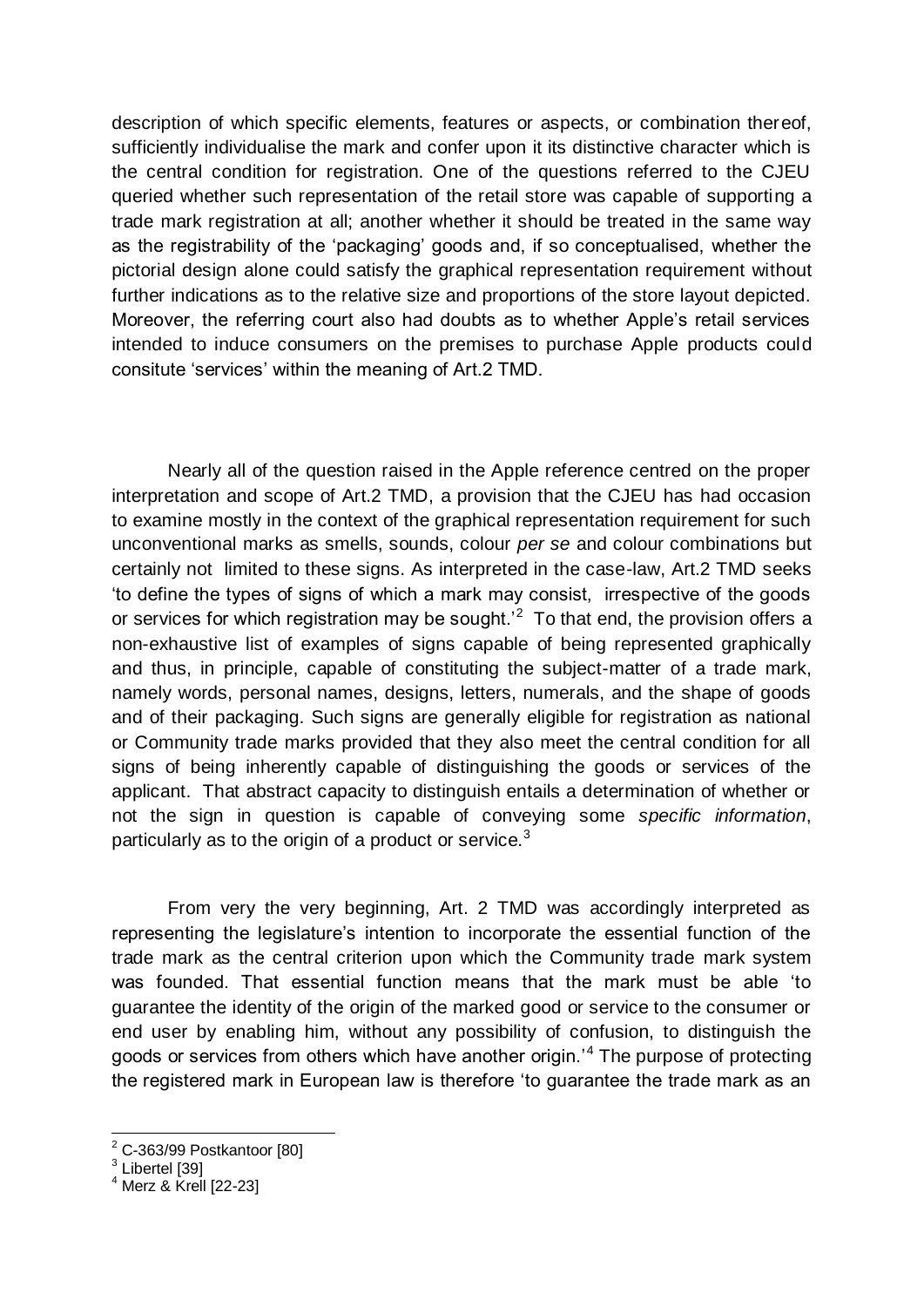indication of origin<sup>'5</sup> and, in order to determine the exact scope of this protection, including the exclusive rights conferred upon the proprietor, the essential function of the mark is the central reference point.<sup>6</sup> This is the fundamental reason why the sign applied for registration must be clearly defined. Whilst EU law does not expressly exclude marks incapable of being perceived visually such as scents, sounds or taste, they do have to be precisely identified under the Sieckmann criteria of graphical representation by means of 'images, lines or characters'.

Moreover, according to Sieckmann criteria, the means of representation must be clear, precise, self-contained, easily accessible, intelligible, durable and objective. Confronted with the question of whether certain categories of signs are intrinsically capable of distinguishing goods or services within the meaning of Art.2 TMD, the CJEU has declared sound marks but not colour per se as having this capacity. Although it has analysed the question of registrability over olfactory marks, the CJEU has yet to address their inherent capacity to perform the essential function of the mark. Under Art.2 TMD, European law therefore requires the subject-matter of any application to meet three preliminary and positive conditions: it must be a sign, that sign must be capable of being represented graphically and, that sign must capable of distinguishing the goods or services of the applicant from those of other traders.

Prior to the *Apple* reference, the CJEU had ruled against the registrability of marks consisting of drawings representing nothing more than the mere arrangement of a concept or an idea featured as part of the applicant's products. In Dyson, the referring English court raised the question of whether the representation of a transparent bin forming part of the external appearance of a vacuum cleaner could be considered to have acquired distinctive character as a consequence of the applicant's prior use, even if that use occurred during the time that the applicant had a de facto monopoly over the product. Yet in its reply, the CJEU reasoned that the Dyson application raised a far more fundamental question, namely that what the applicant was seeking to register was not a mark in one or more particular shape of a transparent bin but the concept of a transparent bin itself, regardless of its shape. It was therefore concluded that the subject-matter of such a representation was in fact not sufficiently precise to consitute a 'sign' in the first place as required by European law. Given that the effect of Dyson's application would be to confer registration over all conceivable shapes of a transparent bin, rather than a particular type of bin, the public interest embodied in the sign requirement within the meaning of Art.2 TMD could be invoked to prevent 'the abuse of trade mark law to obtain an unfair competitive advantage.'

-

<sup>&</sup>lt;sup>5</sup> Recital 11, TMD

<sup>&</sup>lt;sup>6</sup> AG Opinion in Merz & Krell at [33]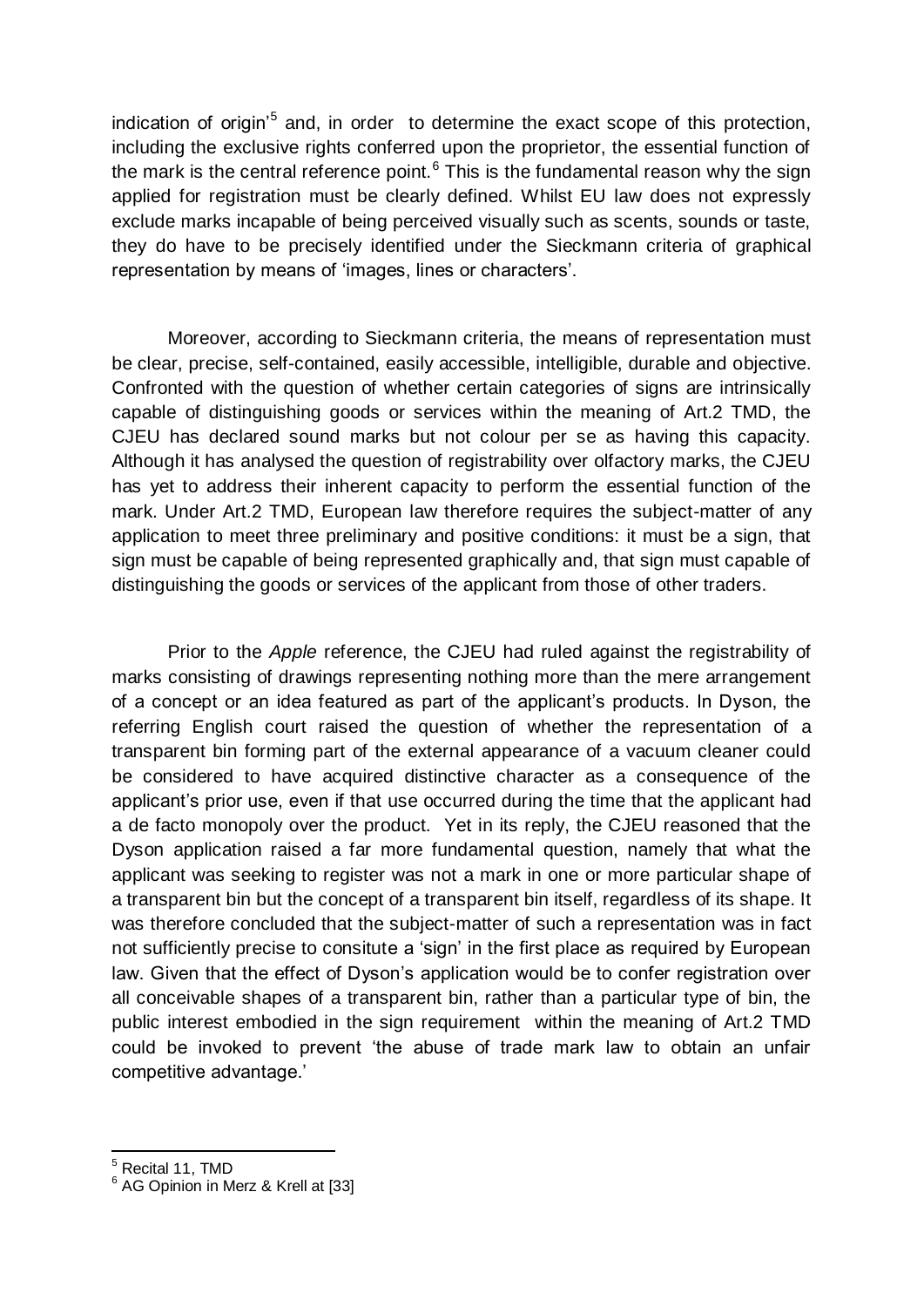There is little doubt that the conceptual and fundamental issues raised by the Apple application are of the same order as those raised by non-visually perceptible signs for which the CJEU had several times before undertaken a thorough and extensive analysis in its guidance. Yet in a mere 30-paragraph reply and without the benefit of the Opinion of an Advocate General, the CJEU discussed and gave answers in relation to a completely new type of mark under European trade mark law: a service dress mark. As stated above, service dress marks form a variety of the broader concept of trade dress that US law has for quite some time recognised and protected under specific conditions and by reference to the functionality doctrine which is intended to address anti-competitive concerns. Such anti-competitive concerns raised by the functionality doctrine form part of the exclusions under Art.3(1)(e) TMD but, in the Apple reference, the CJEU expressly excluded the relevance of this provision in the concrete assessment of distinctive character of the service dress in question.<sup>7</sup> This means that, having established that the representation of the store as submitted satisfies the positive conditions in Art.2 TMD, the CJEU stated that the service dress mark by Apple could only be excluded under one of the negative conditions under Articles 3(1)(b) and (c). The question arises therefore of the extent to which one (or two) of the aims in the public interest that each of these exclusionary grounds pursues could apply to prevent the registration.

Another important consideration in the Apple reference is how the wellestablished principles developed around the registrability of three-dimensional marks could operate in the context of marks representing the layout of a shop rather than the shape of the product or the product's packaging. In particular, the question arises as to how the 'depart significantly' test should be applied to this new type of service dress mark and how the normative presumption against assuming that average consumers are in the habit of making purchasing decisions on the basis of the appearance of products (or services in this case) absent a verbal or figurative mark. In its guidance, it was explicitly accepted that the depart significantly criterion extends also to the Apple application when the CJEU stated that the depiction of the Apple store could be assumed to perform the essential function of the trade mark if it is found that 'the depicted layout departs singificantly from the norm or customs of the economic sector concerned.<sup>8</sup> Morever, although the CJEU affirmed the principle that the assessment criteria for assessing the distinctive character of a mark *in concreto* and in accordance with Art.3 TMD still require the same considerations regarding the specific goods or services and the perception of the relevant public, nothing else was said about how such consumer perception was to be assessed in

<sup>———————&</sup>lt;br><sup>7</sup> Apple at [24]

<sup>&</sup>lt;sup>8</sup> Apple at [20]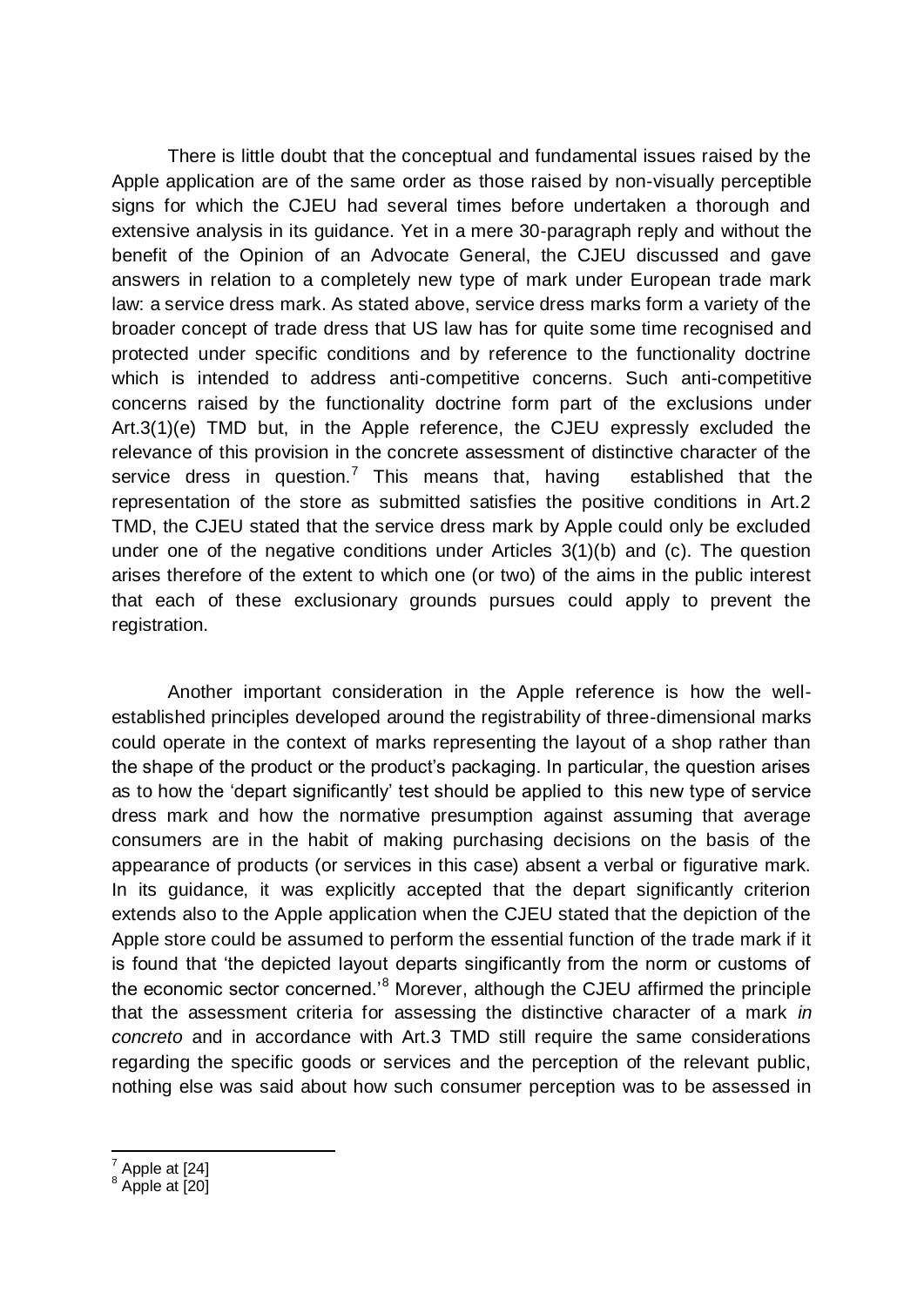the specific context of a registration consisting of a design depicting the layout of a retail store.

# *II. Unpacking the EU Registration Principles*

## *The General Public Interest Pursued by Exclusion Grounds*

## *Need to Keep Free for All*

Starting in Windsurfing,<sup>9</sup> the Court has adopted a teleological approach to the registration of marks based not only upon statutory wording of the refusal grounds but also upon the shared purpose and scheme underlying the various legal instruments of which they are part, namely the Directive and the Regulation. This teleological approach entails the application and intepretation of the multiple grounds for refusing registration listed in Art.3(1) of the Directive (and the corresponding grounds in Art.7(1) of the Regulation) 'in the light of the public interest underlying each of them.<sup>'10</sup> The effect of this general interest injected into the scope of each registrability obstacle is that the concrete examination that the courts and competent authorities must undertake 'may or even must reflect different considerations according to the ground for refusal in question.'<sup>11</sup> Thus, in *Windsurfing* which concerned the registration of a geographical term, the CJEU recognised that 'article 3(1)(c) pursues an aim which is in the public interest, namely that descriptive signs or indications relating to the categories of goods or services in respect of which registration is applied for may be freely used by all, including as collective marks or as part of a complex or graphical mark.<sup>12</sup> That 'need to keep free for all' (whether for competitors or otherwise) inherent in descriptive marks and read into European law did not depend on there being 'a real, current, or serious need to leave a sign or indication free' as it is clear from the statutory wording which refers to 'signs and indications which *may* serve…to designate'.<sup>13</sup>

It is therefore irrelevant to ascertain the number of competitors who have an interest, or who might have an interest, in using the descriptive term in question. Nor is it an important consideration that there are other, more usual or suitable, signs for desginating the same charcteristics of the goods or services.<sup>14</sup> To the extent that the public interest in keeping signs free for all (also known as 'the requirement of

 9 Joined Cases C-108 and C-109/97 *Windsurfing Chiemsee Produktions* [2000] 2 WLR 205, at [25]

<sup>10</sup> C-299/99 *Philips v Remington*, [2002] 2 CMLR 52, at [77]

<sup>11</sup> C-329/02 P *SAT.1 v OHIM* [2005] 1 CMLR 57, at [25]

<sup>12</sup> Joined Cases C-108 and C-109/97 *Windsurfing Chiemsee Produktions* [2000] 2 WLR 205, at [25]

<sup>13</sup> Joined Cases C-108 and C-109/97 *Windsurfing Chiemsee Produktions* [2000] 2 WLR 205, at [35]

<sup>&</sup>lt;sup>14</sup> C-363/99 *Koninklijke KPN Nederland NV v BMB* [2004] ('Postkantoor' Case) at [57]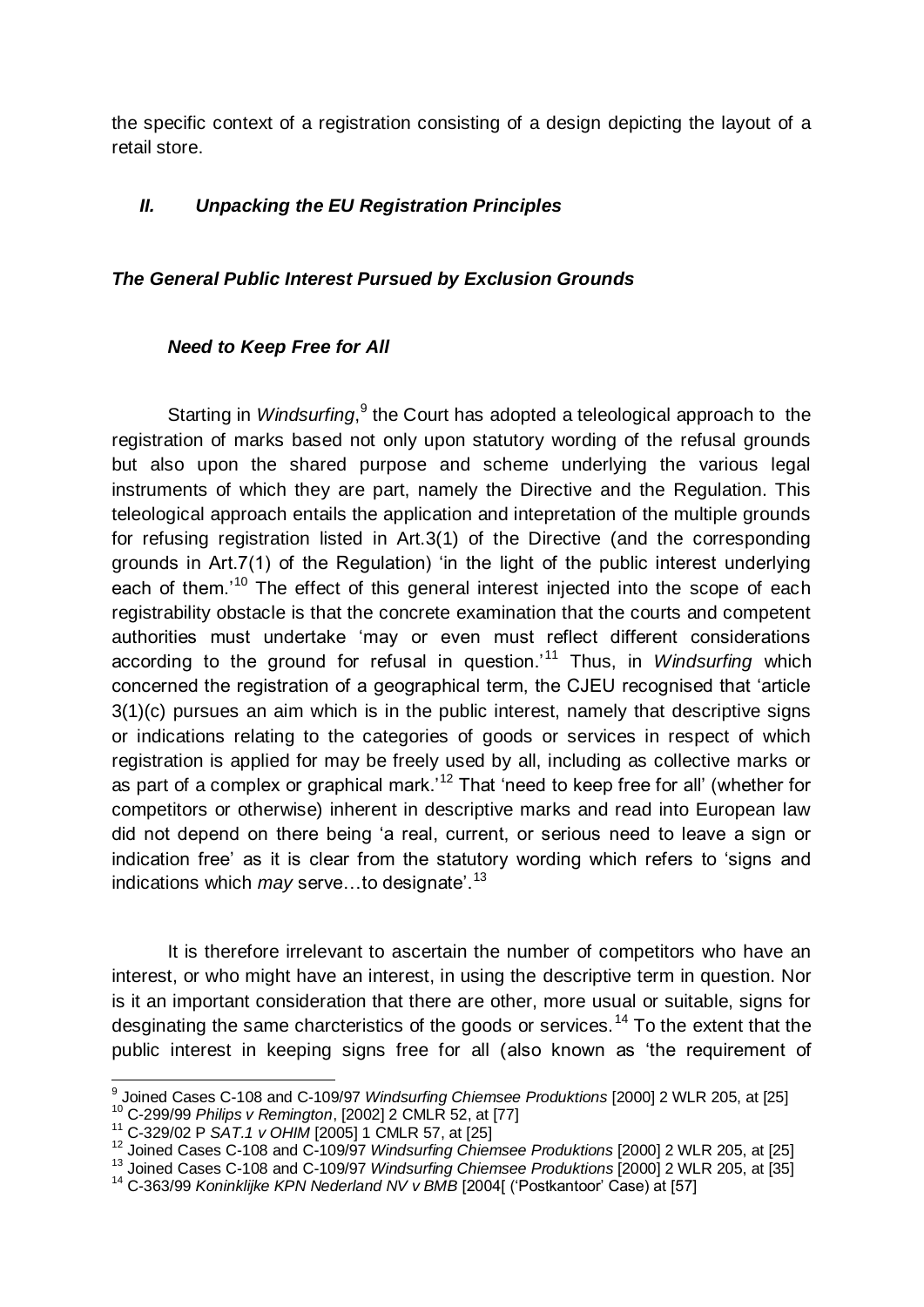availability') is not limited to geographical or descriptive terms currently in use but covers situations where it is also reasonable to assume that such uses may arise in the *future*, <sup>15</sup> the CJEU's teleological interpretation went wider than similar public interest aims that existed in some national laws.

A similar public interest aim has been recognised in the statutory interpretation of Art.3(1)(e) which excludes permanently the registration of signs consisting exclusively of (i) the shape which results from the nature of the goods themselves, (ii) the shape of goods which is necessary to obtain a technical result, and (iii) the shape which gives substantial value to the goods. These exclusions are coveniently described as relating to natural, functional and ornamental shapes.<sup>16</sup> In *Philips*, which concerned the revocation of a figurative mark representing the shape of a three-headed rotary electric shaver, one of the questions referred to the CJEU was whether the exclusion of functional shape marks could be overcome by evidence of the existence of other shapes which can obtain the same technical result. Taking a broader view of unfettered competition, the Court described one of rationales of Art.3(1)(e) as being 'to prevent trade mark protection from granting its proprietor a monopoly over technical solutions or functional characteristics of a product which users are likely to seek in the products of competitors.<sup>17</sup> It then suggested a concern for the strict deliniation of the different intellectual property rights. As a matter of principle, these two concerns were the two-fold rationale underlying the functionality exclusion.<sup>18</sup> Trade mark law could not therefore be used to restrict the freedom of competitors to incorporate those technical or functional characteristics in their products which are unrelated to the source-identifying function of marks. In that context, the CJEU interpreted the permanent exclusions in Art.3(1)(e) as pursuing an aim in the public interest in the same way as the exclusion of descriptive marks, namely 'that a shape whose essential characteristics perform a technical function and were chosen to fulfil that function may be freely used by all..<sup>19</sup>

In the specific context of the second indent (ii) in  $Art.3(1)(e)$ , the functionality exclusion was interpreted to address broader competition concerns and to reflect 'the legitimate aim in not allowing individuals to use registration of a mark in order to acquire or perpetuate exclusive rights relating to technical solutions.<sup>'20</sup> From this public interest aim embedded in European law, the answer followed that, where the essential functional characteristics of a product's shape are attributable solely to the

 $\overline{a}$ <sup>15</sup> Joined Cases C-108 and C-109/97 *Windsurfing Chiemsee Produktions* [2000] 2 WLR 205, at [32] (emphasis added).

<sup>16</sup> Opinion of the AG in C-299/99 *Philips v Remington*, [2002] 2 CMLR 52, at [16]

<sup>17</sup> C-299/99 *Philips v Remington*, [2002] 2 CMLR 52, at [78]

<sup>18</sup> Opinion of AG in C-48/09 P *Lego Juris A/S v OHIM*, [2010] at [61] (Referring to the other rationale unearthed in *Philips* as relating to an anti-monopoly criterion.)

<sup>19</sup> C-299/99 *Philips v Remington*, [2002] 2 CMLR 52, at [80]

<sup>20</sup> C-299/99 *Philips v Remington*, [2002] 2 CMLR 52, at [82]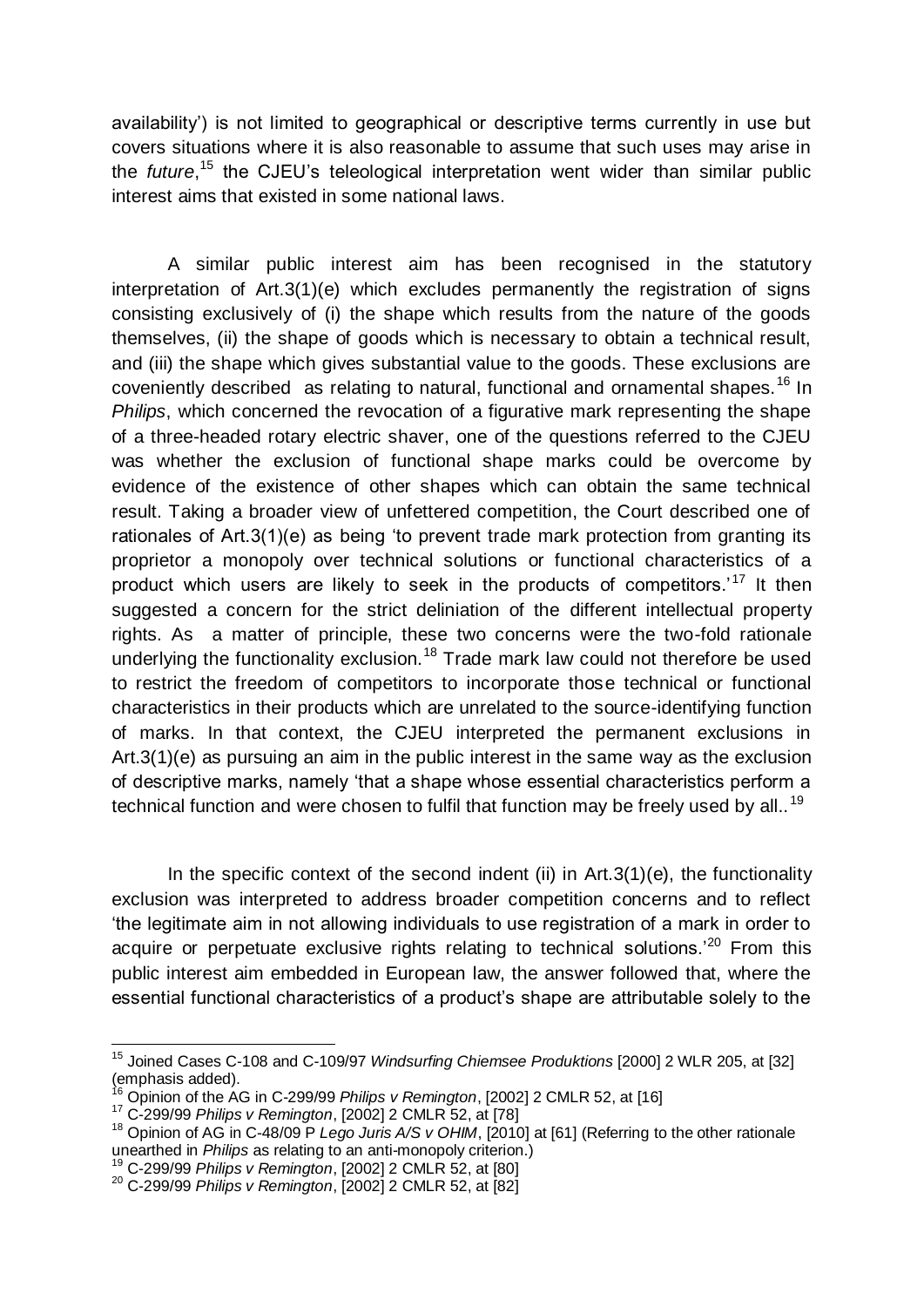technical result, that sign is a mark consisting exclusively of a shape necessary to obtain a technical result and its registration is permanently excluded, even if that tecehnical result can be achieved by other shapes. $^{21}$  In the Opinion of the AG in *Philips* the 'immediate aim' of excluding functional and ornamental shape marks was to police the boundaries between trade mark law, on the one hand, and patents and design rights, on the other.<sup>22</sup> That immediate aim was explicitly endorsed in Lego where the CJEU interpreted the functionality exclusion as reflecting the legislature's desire to balance two considerations in the pursuit of a fair and healthy competition system. Firstly, by excluding product shapes which merely incorporate the technical solution developed by the manufacturer and protected by a patent, European law 'ensures that undertakings may not use trade mark law in order to perpetuate, indefinitely, exclusive rights relating to technical solutions.<sup>23</sup> Secondly, by using the terms 'exclusively' and 'necessary', the legislature was duly cognisant that any shape of goods is, to a certain extent, functional and, accordingly, made the functionality exclusion dependent upon further conditions.<sup>24</sup>

The ruling in *Lego* confirmed that the permanent exclusions of functional shape marks apply even if a shape of goods has acquired distinctive character through use. It was also stressed that, for the correct application of the functionality exclusion, it was permissible to ascertain the functionality of the essential characteristics of the mark on the basis of a detailed examination that could take into account, *inter alia*, documents of previously granted industrial rights such as patents. Furthermore, the view adopted by the AG Opinion in *Lego* that the purpose of the functionality exclusion is 'overwhelmingly to protect competition'<sup>25</sup> was unequivocally confirmed in *Pi-Design AG* where the CJEU allowed for the possibility of using reverse engineering to find out what the mark really represents by reference to the goods actually marketed in a situation where the application for registration is deliberately drafted to escape the functionality exclusion.<sup>26</sup> More recently, in giving an interpretation of the other two exclusions regarding natural and ornamental shape marks for the first time, the CJEU drew upon the principles arising from *Philips* and Lego and stated that the immediate aim of all the three exclusions set out in Art.3(1)(e) is the same, namely 'to prevent the exclusive and permanent right which

 $\overline{a}$ 

<sup>21</sup> C-299/99 *Philips v Remington*, [2002] 2 CMLR 52, at [83]

<sup>22</sup> Opinion of the AG in C-299/99 *Philips v Remington*, [2002] 2 CMLR 52, at [30]

<sup>23</sup> C-48/09 P *Lego Juris A/S v OHIM*, [2010] at [45]

<sup>24</sup> C-48/09 P *Lego Juris A/S v OHIM*, [2010] at [48]

<sup>25</sup> Opinion of AG in C-48/09 P *Lego Juris A/S v OHIM*, [2010] at [74]

<sup>26</sup> Joined Cases C-337/2 P to C-340/12 P *Pi-Design AG v Yorshida Metal Industry*, [2014] (The CJEU reversed the General Court's conclusion that the detailed examination for assessing whether a shape mark merely incorporates technical characteristics is limited to the mark as filed and registered. In the application for registration, the applicant classified the marks as two-dimensional marks representing of the design of knife handles with dots and provided a description with the deliberate intention of avoiding the application of the functionality exclusion. In this case, the Board of Appeal at OHIM had found that the black dots representing dents performed a technical function, ie a non-skid effect of the knife.)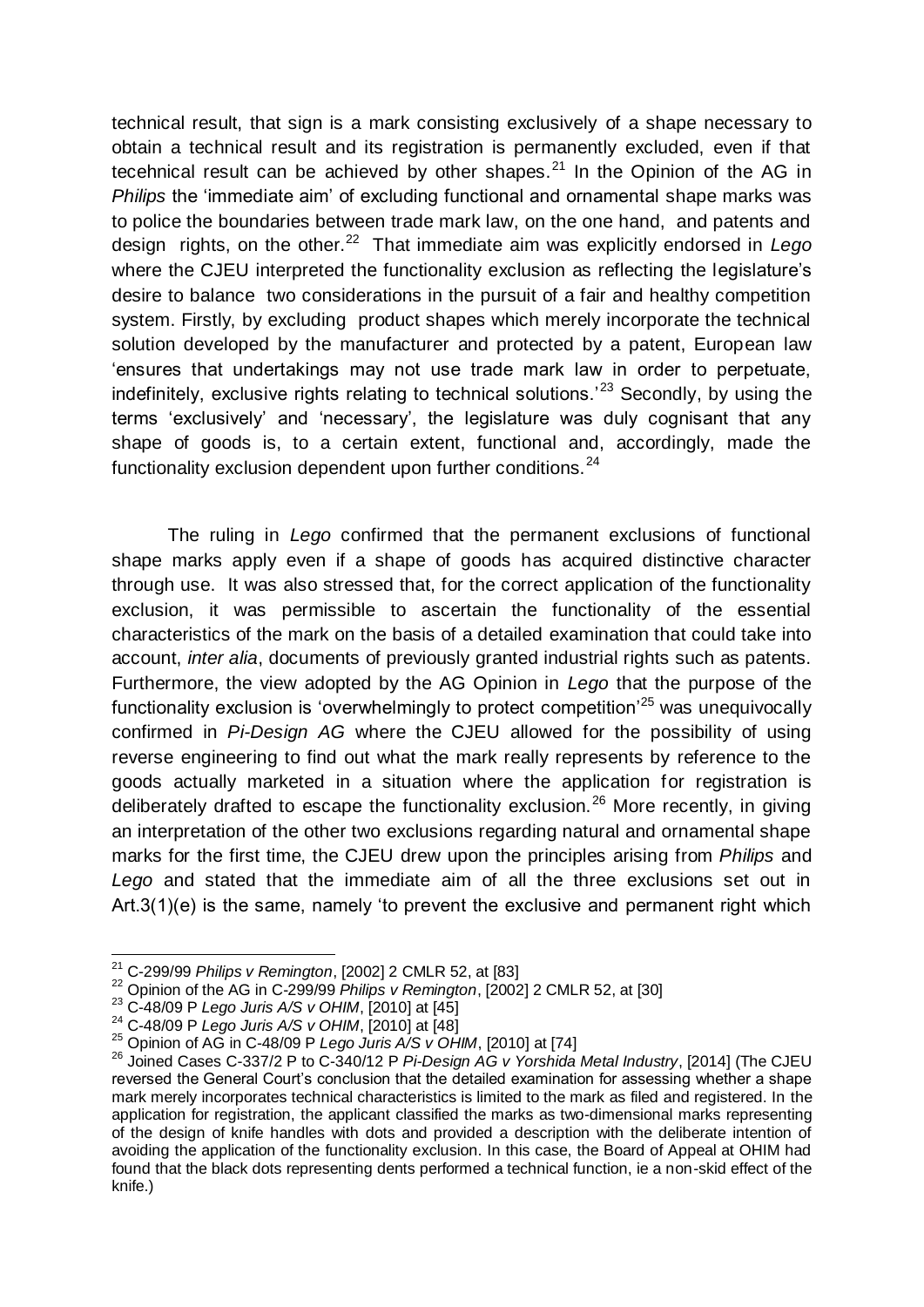the a trade mark confers from serving to extend indefinitely the life of other rights which the EU legislature has sought to make subject to limited periods.<sup>27</sup>

Unlike the aims in the public interest characterised by the need to keep free or the requirement of availability applicable to descriptive and functional marks and pursued by the refusal grounds in sub-paragraphs (c) and (e), the same policy objectives are not recognised to be the yardstick against which to interpret and apply the grounds for refusing the registration of marks devoid of distinctive character and those which are customary in accordance with sub-paragraphs (b) and (d) of Art.3(1) of the Directive. It was precisely in the context of articulating the different general interest underlying each exclusion ground that the CJEU reasoned, by extension, that each ground is 'independent of the others and requires separate examination,'  $^{28}$ though it acknowledged there is a 'clear overlap' between the scope of each of them.<sup>29</sup> What this means in practice is that the fact that a mark does not fall within one of the grounds does not mean that it cannot fall within another or that they cannot apply simultaneously. According to this independence approach, courts and tribunals are not allowed to conclude that a mark is not devoid of distinctive character in relation to certain goods or services, as prohibited in Art.3(1)(b), simply on the ground that it is not descriptive of them, as prohibited in Art.3(1)(c).<sup>30</sup> In *Postkantoor*, the CJEU described the interplay between descriptiveness and distinctivenesss by pointing out that a word mark which is descriptive of the goods or services is, on that account, necessarily devoid of distinctive character with regard to the same goods or services.  $31$  However, the reverse is not true. Accordingly, a mark may nonetheless be devoid of distinctive character in relation to goods or services for reasons other than the fact that it may be descriptive.

### *The Need to Preserve Availability*

Nevertheless, it soon became clear that the possibility of registering a trade mark may be limited for reasons of public interest and, in European law, this task is in fact achieved by the general interests at heart of the CJEU's teleological approach to the registrability grounds. In the context of whether a colour *per se*, not spatially delimited, can be inherently distinctive and therefore registered as a trade mark in accodance with Art.3(1)(b), the CJEU in *Libertel* established that there is in Community law 'a public interest in not unduly restricting the availabaility of colours for the other operators who offer for sale goods or services of the same type as

 $\overline{a}$ 

<sup>27</sup> C-205/13 *Hauck GmbH v Stokke A/S* [2014] at [19-20]

<sup>28</sup> C-53/01 to C-55/01 *Linde AG* [2003], at [67]; C-329/02 P *SAT.1 v OHIM* [2005] 1 CMLR 57, at [25]

<sup>29</sup> C-363/99 *Koninklijke KPN Nederland NV v BMB* [2004[ ('Postkantoor' Case) at [65]

<sup>30</sup> C-363/99 *Koninklijke KPN Nederland NV v BMB* [2004[ ('Postkantoor' Case) at [70]

<sup>31</sup> C-363/99 *Koninklijke KPN Nederland NV v BMB* [2004[ ('Postkantoor' Case) at [86]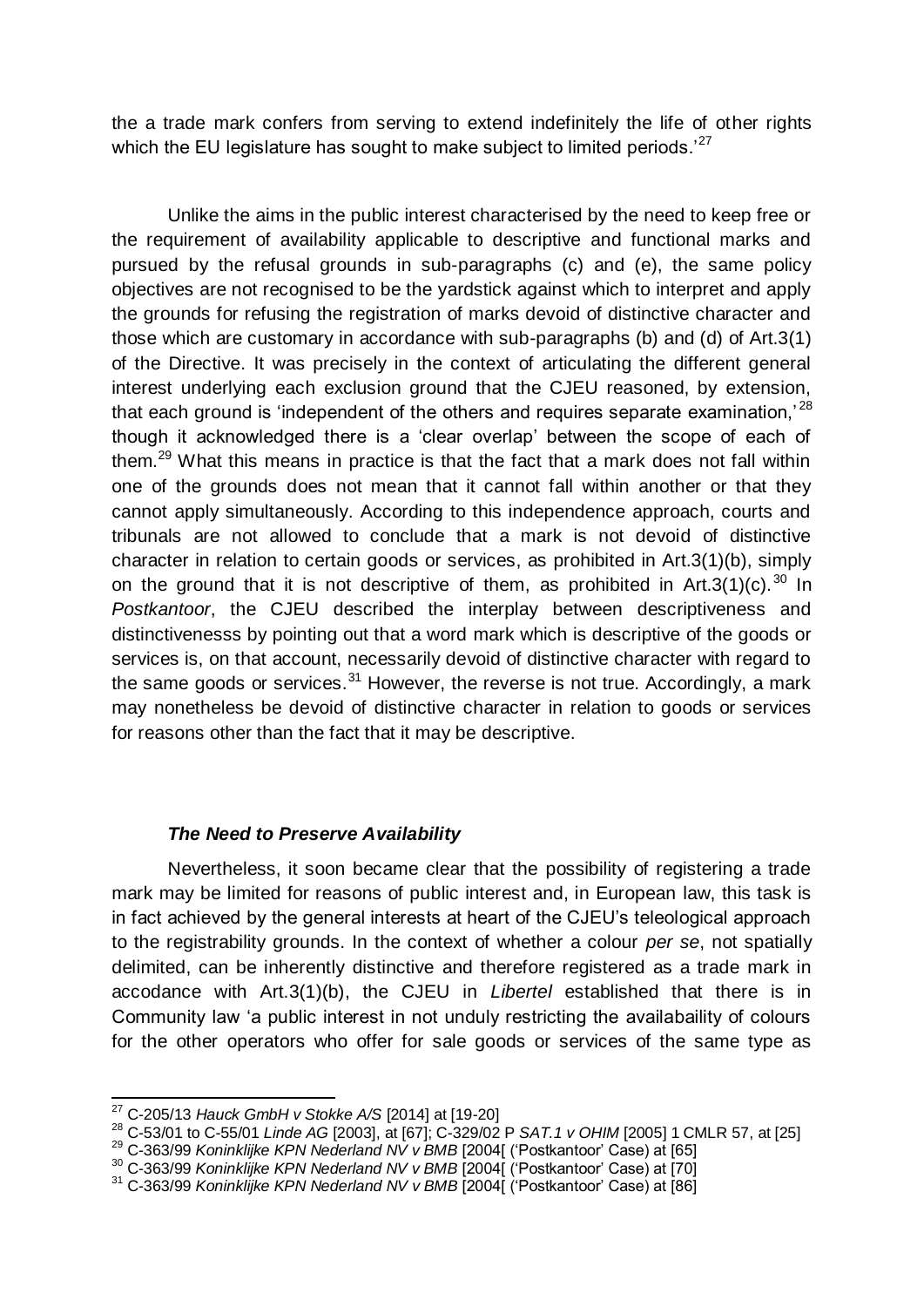those in respect of which registration is sought.<sup>32</sup> This general interest in not unduly restricting the availability of certain signs such as colours was justified in the light of the limited number of colours available (the fear of 'colour depletition') and the danger of an unjustified competitive advantage arising from the exclusive registration rights afforded to a few traders to the detriment of new traders. Much like the concern for unfettered competition underpinning the general interest to keep free for all which was read into Art.3(1)(c) and (e), this intepretation of Art.3(1)(b) gave the impression that all the refusal grounds shared the same general interest and address the same anti-competition concern such that they should be all treated as aiming 'to prevent the grant to one operator alone of exclusive rights which could hinder competition on the market for the goods or services concerned.<sup>33</sup>

## *Essential Function of the Trade Mark*

This misconception was soon rectified with the CJEU accepting that, whilst the availability requirement was recognised in the specific context of assessing the distinctive character of colours, this general interest protecting the interests of competitors could not extend without qualification to all situations falling within the distinctivenesss test in Art.3(1)(b), or the equivalent provision in Art.7(1)(b) of the Regulation. In the Opinion of the Advocate General which the *SAT.1* decision largely followed, there was an important difference in terms of the intensity with which the aim of keeping signs free for all and the aim of not unduly restricting the availability of signs should apply.<sup>34</sup> This important difference means that the application of the former was more severe ('for all') than the latter (for only those 'competitors' of the proprietor). In the same *SAT.1* case, the CJEU took the opportunity to clarify that the fact that a sign is found to be commonly used, in trade, for the presentation of the relevant goods or services was not the appropriate criterion for concluding the mark was devoid of distinctive character.<sup>35</sup> Rather, the criterion of a sign being commonly used in the industry concerned is part of the descriptiveneess exclusion that militates against registration by reference to the general interest in keeping descriptive signs free for all.

More importantly, in keeping with the interpretation that each registration ground is independent of each other and requires separate examination, the CJEU in SAT.1 unearthed the general interest underpinning the European concept of

 $\overline{a}$ <sup>32</sup> C-104/01 *Libertel Groep BV v BMB* [2005] 2 CMLR 45, at [55]

<sup>&</sup>lt;sup>33</sup> This was expressed by the Court of First Instance (now General Court) in T-118/00 Procter & Gamble v OHIM [2001], at [73]. This was interpretation was not addressed by the CJEU but was rejected by the AG Opinion. See the Opinion of the AG in Joined Cases C-456/01 P and C-457/01 P *Henkel KGaA v OHIM* [2004] at [82] Joined Cases C-468/01 P to 472/01 P Procter & Gamble v OHIM, [2004] (Tabs Case)

<sup>&</sup>lt;sup>34</sup> C-329/02 P *SAT.1 v OHIM* [2005] 1 CMLR 57, Opinion of the AG at [28]

<sup>35</sup> C-329/02 P *SAT.1 v OHIM* [2005] 1 CMLR 57, at [36]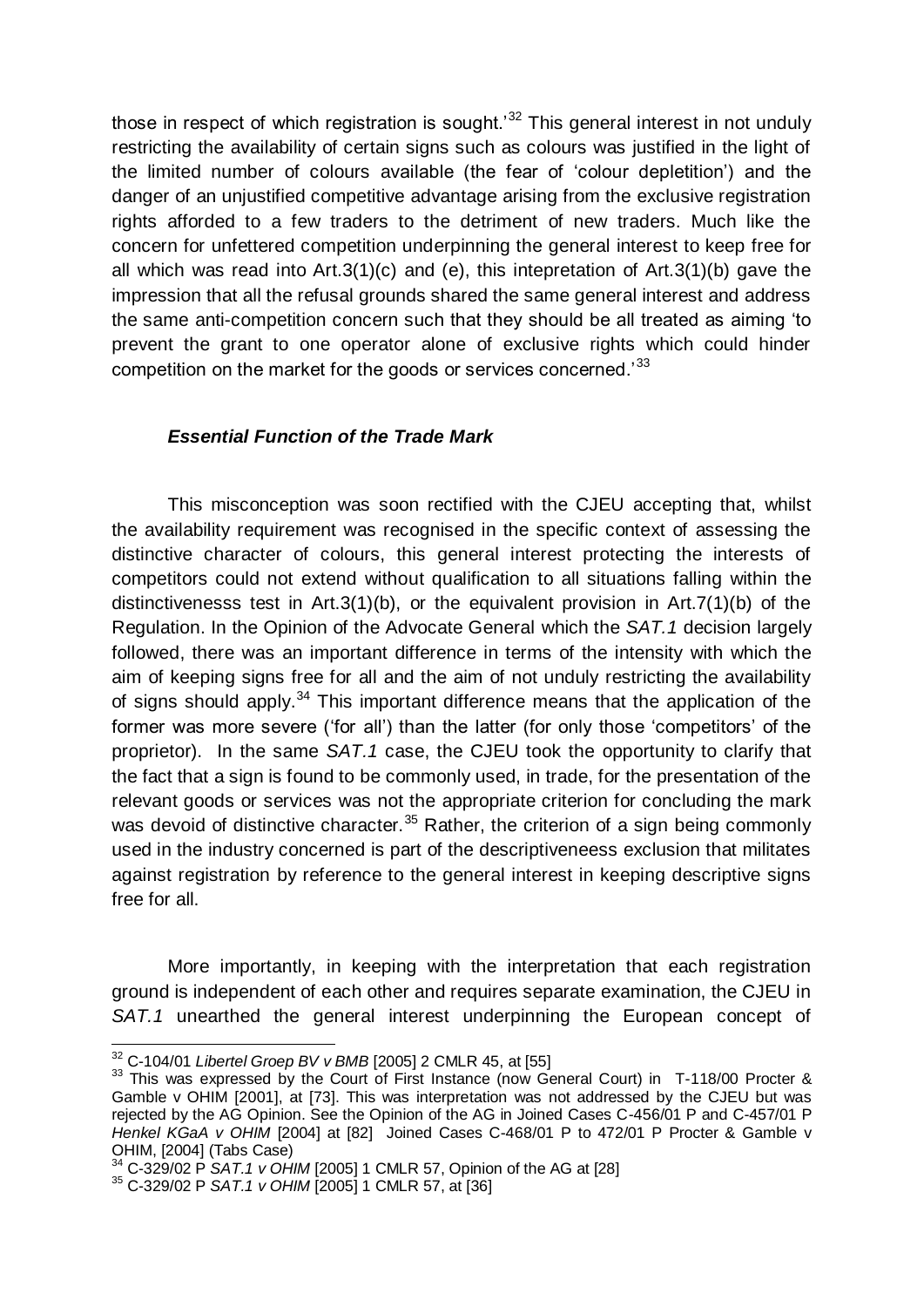distinctive character by ruling that such public interest is 'manifestly indissociable from the essential function of the trade mark.' With the exception of single colours, the interests of competitors in keeping certain signs available have no role to play in the question of whether a mark, without prior use, can be predicted to have distinctive character and thereby performed the essential function required for registration. Furthermore, trade mark registration is not dependent upon showing a specific level of linguistic or artisitic creativity or imaginativeness; it simply suffices that 'the trade mark should enable the relevant public to identify the origin of the goods or services protected thereby and to distiguish them from those of other undertakings.<sup>36</sup> The essential function was thus linked to the statutory requirement of distinctiveness as the central condition for registrability that appears in general, positive terms in Art.2 ('capacity to distinguish') and is given effect in rather more specific, negative terms in Art.3(1)(b) ('devoid of any distinctive character') of the Directive. Since then, it has been an established principle of interpretation to state that, for a mark to possess distinctive character for the purposes of Art.3(1)(b), 'it must serve to identify the product in respect of which registration is applied as originating from a particular undertaking, and thus to distinguish that product from those of other undertakings.<sup>37</sup> More specifically, as a gurantee of origin, a trade mark having distinctive character must enable the *consumer* (or end user) confidently to repeat a purchasing decision, if it proves satisfactory, or to avoid it, if it proves disappointing. In order fully to understand the centrality of the essential function of the trade mark to European law and its relationship to the protection of trade dress, it is important to explain how that the essential function was initially envisaged and subsquently developed.

In EU law, trade mark rights are understood to 'constitute an essential element in the system of undistorted competition which the Treaty is intended to establish' and, under such a system, 'undertakings must be able to attract and retain customers by the quality of their products or services, which is made possible only by distinctive signs allowing them to be identified.<sup>38</sup> Relying on the recitals of the legislation,<sup>39</sup> the CJEU has consistently stated that this system of undistorted competition is safeguarded only by ensuring that 'the purpose of the protection afforded by the registered trade mark is in particular to guarantee that trade mark's function as an indication of origin.<sup>40</sup> Ever since this interpretation, the essential function of the trade mark has been a prominent feature and a well-entrenched concept of EU law appearing not only in the context of defining suitable subjectmatter for registration but also in the context of deliniating the appropriate scope of

 $\overline{a}$ <sup>36</sup> C-329/02 P *SAT.1 v OHIM* [2005] 1 CMLR 57, at [41]

<sup>37</sup> Joined Cases C-456/01 P and C-457/01 P *Henkel KGaA v OHIM* [2004] at [40]; Joined Cases C-53/01 to C-55/01 *Linde AG* [2003] at [40]

<sup>38</sup> C-517/99 *Merz & Krell* [2001] at [21]. See also C-206/01 *Arsenal Football Club v Reed*, [2002] at  $\begin{bmatrix} 47 \\ 39 \end{bmatrix}$ 

Recital 11 of the Directive; Recital 8 of the Regulation

<sup>40</sup> C-517/99 *Merz & Krell* [2001] at [24]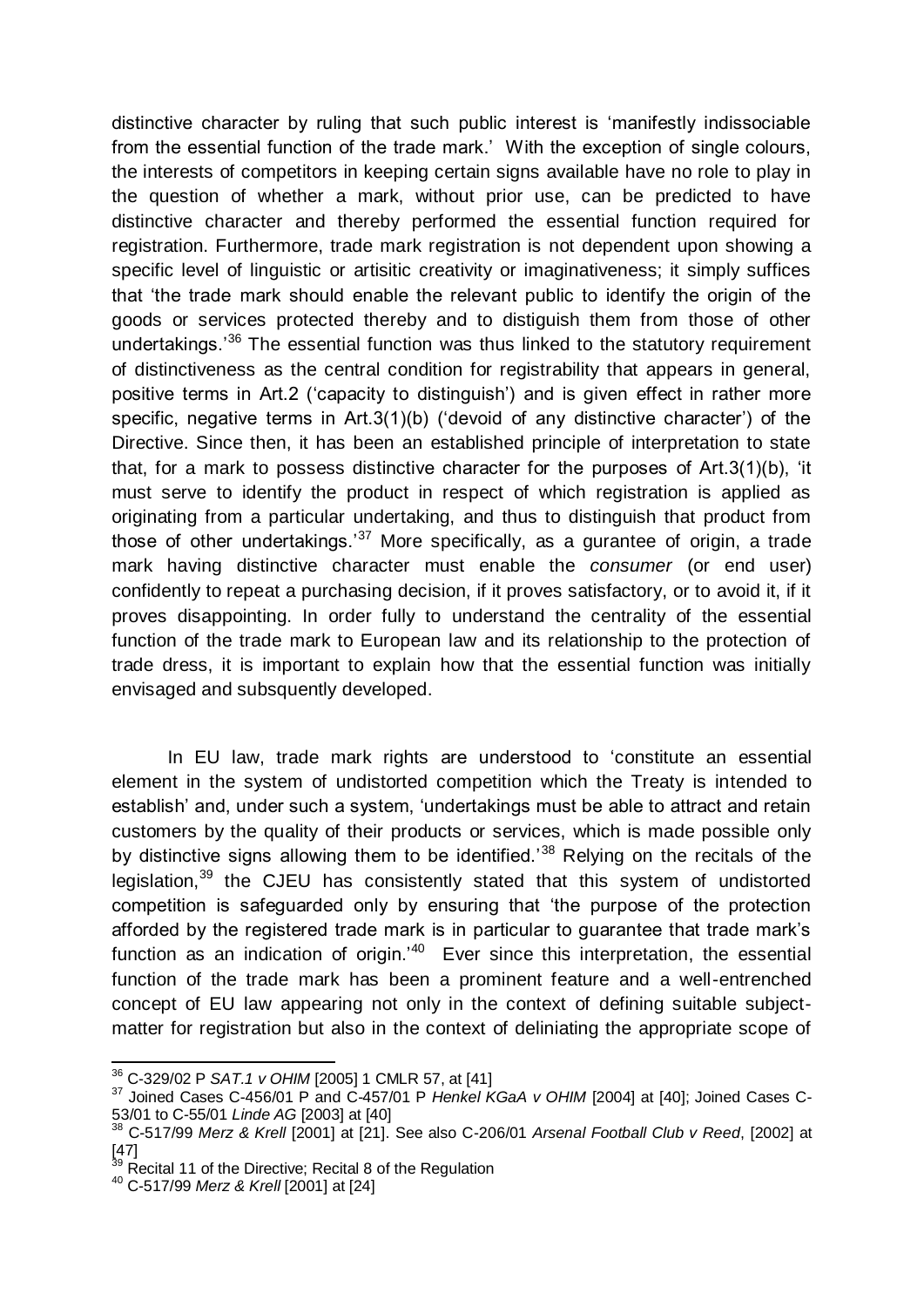protection under the infringement provisions. It has been consistently defined as being 'to guarantee the identity of origin of the marked goods or services to the consumer or end user by enabling him, without any possibility of confusion, to distinguish the goods or services from others which have another origin.<sup>41</sup>

That definition corresponds with the interpretation of a mark having distinctive character to avoid being excluded under Art.3(1)(b) described above. Signs which are unable to fulfil the twin purposes underlying the essential function of the trade mark<sup>42</sup> do not advance the underlying purpose of EU law and are, for that sole reason, outside the protection of the Directive or the the Regulation. Furthermore, those advising the CJEU have taken the view that every provision of Community trade mark law should be interpreted by reference to the essential function, the protection of which can gurantee a real system of competition that lies at heart of the common market.<sup>43</sup> According to this widely-held view, the Community legislature rested the whole system of trade mark protection upon this principle and incorporated that essential function into the preliminary conditions for registrability set out in Art. $2^{44}$  and into the negative conditions taking the form of various obstacles to registrability set out in Art.  $3(1)$  of the Directive.<sup>45</sup>

In tandem with the essential function of the trade mark central to Art.  $3(1)(b)$ , the exclusion of marks which consist exclusively of signs or indications which have become customary in the current language or in the trade practices in Art.3(1)(d) is understood to relate to customary signs also being incapable of fulffing the essential function of the trade mark and are, for that reason alone, excluded in conjunction with the criterion laid down in Art.2.<sup>46</sup> The question of whether a mark has become customary, however, cannot be answered in the abstract and without considering the

 $\overline{\phantom{a}}$ <sup>41</sup> C-517/99 *Merz & Krell* [2001] at [23]; C-206/01 *Arsenal Football Club v Reed*, [2002] at [48] ('For the trade mark to be able to fulfil its essential role in the system of undistorted competition which the Treaty seeks to establish and maintain, it must offer a guarantee that all the goods or services bearing it have been manufactured or supplied under the control of a single undertaking which is responsible for their quality.')

 $42$  This is how the AG Opinion in Windsurfing understood the essential function, that is, as perfurming a distinguishing function and being a guarantee of origin. Opinion of the AG in Joined Cases C-108 and C-109/97 *Windsurfing Chiemsee Produktions* [2000] 2 WLR 205, at [27]; Also, Opinion of the AG in C-517/99 *Merz & Krell* [2001], fn 33 (Endorsing the same interpretation.)

<sup>&</sup>lt;sup>3</sup> Opinion of the AG in C-517/99 *Merz & Krell* [2001], at [33]; Opinion of the AG in Joined Cases C-108 and C-109/97 *Windsurfing Chiemsee Produktions* [2000] 2 WLR 205, at [27]; Opinion of the AG in C-409/12 *Backaldrin Osterrich The Kornspitz Company GmbH v Pfanhil* [2014], at [27-28]

Art.2 is entitled 'signs of which a trade mark may consist' and states that '[a] trade mark may consist of any signs capable of being represented graphically, particularly words, including personal names, designs, letters, numerals, the shape of goods or of their packaging, provided that such signs are capable of distinguishing the goods or services of one undertaking from those of other undertakings.' See C-517/99 *Merz & Krell* [2001] at [23]

<sup>45</sup> C-517/99 *Merz & Krell* [2001] at [28] (Stating that the signs referred to in Art.3(1)(d) are those incapable of distinguishing the goods or services of one undertaking from those of other undertakings.); C-329/02 P *SAT.1 v OHIM* [2005] 1 CMLR 57; Postkantoor

<sup>46</sup> C-517/99 *Merz & Krell* [2001] at [28] and [37]; C-192/03 P *Alcon Inc v OHIM* [2004] at [29]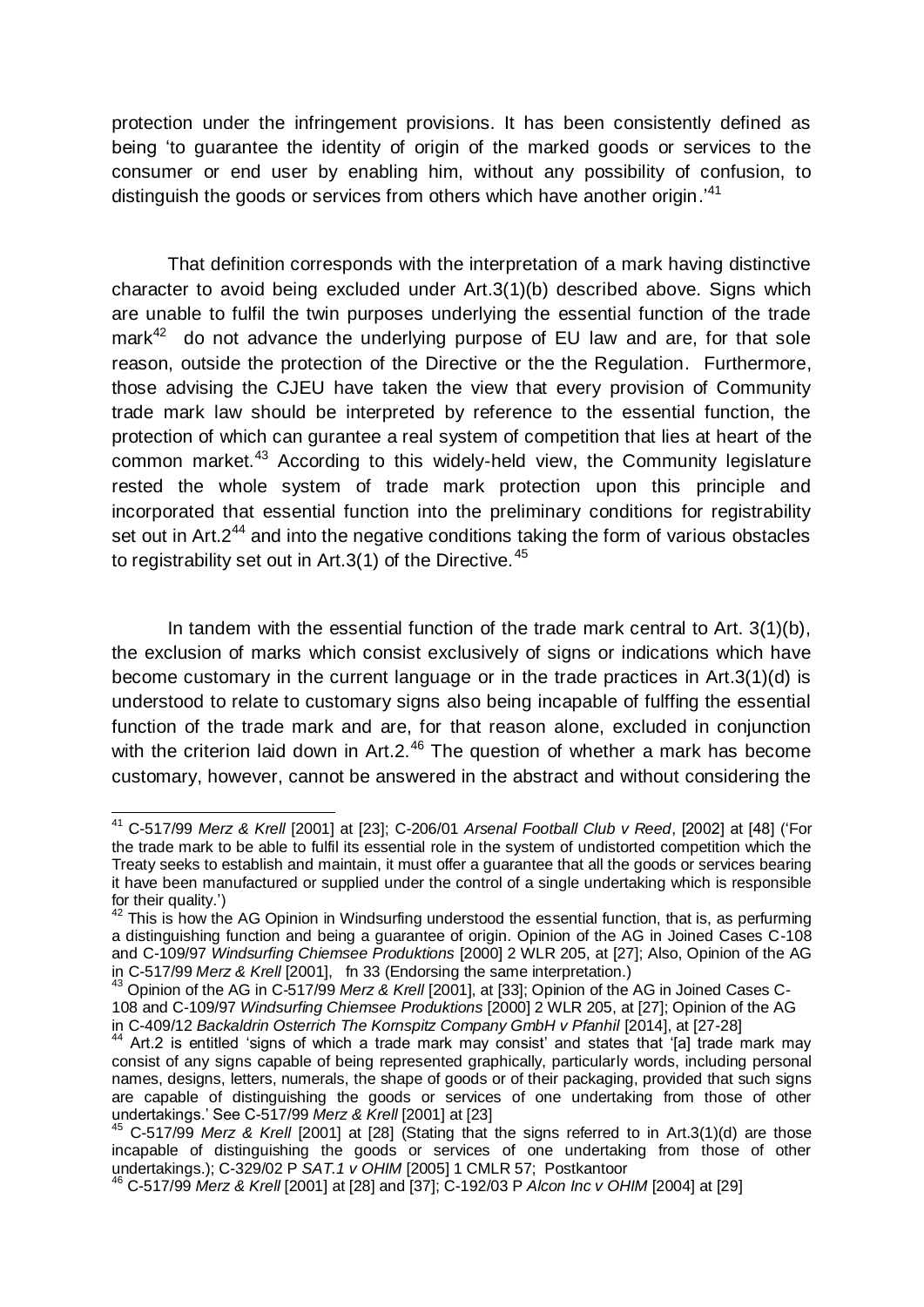goods or services that the mark identifies. Whilst bearing in mind the overlap between the various grounds, the CJEU has been careful to distinguish descriptiveness from genericness by pointing out that Art.3(1)(d) does not exclude signs on the basis that they describe or designate characteristics of the goods, but on the basis of their current usage in the trade sectors related to the goods for which the mark is intended for registration.<sup>47</sup> Thus, to the extent that the genericness exclusion is not limited solely to trade marks which describe properties or characteristics of the relevant goods, its scope is much wider than that of descriptiveness. Although it is clear that the essential function of the trade mark governs the exclusion of generic terms, the nature of the general interest that Art.3(1)(d) pursues has never been explicitly articulated in the case-law. But, in the Opinions of those advising the CJEU there appears a consensus that the rationale for the aim of keeping signs free for all which is recognised in connection with descriptive and functional marks can be easily transposed to customary or generic signs.<sup>48</sup>

## *Academic Criticisms*

The upshot of this analysis is that, in predicting the potential registrability of a mark in a situation where no pior use on the market can be assumed, the refusal grounds are not mutually exclusive but disjunctive in nature and the scope of their application is determined, not necessarily according to their literal wording, but by the specific public interest that each of them is intended to serve. However, the manner in which the CJEU has interpreted the grounds for refusing registration has not been without criticisim from academics. For instance, Handler has argued that it makes no sense to say that, whilst there may be some overlap between them, those grounds must be treated as 'independent' of each other and therefore as pursuing different policy interests calling for separate considerations. In his view, this is a very formalistic approach simply based on the literal wording and a literal interpretation of the Directive and the Regulation.<sup>49</sup> Contrary to that formalistic approach, Handler's argument is that the European notion of distinctiveness was intended to be a single, indivisible concept as the legislative history of these intruments reveals that the refusal grounds based on discriptiveness (c) and genericness (d) of a mark were envisaged as mere subsets and specific examples of the more general refusal ground for being devoid of distinctiveness in (b). In other words, all three grounds are the expression of the same legislative intention to deny registrability of marks that, in relation to specific goods or services, are incapable of fulfilling the essential function

 $\overline{a}$ 

<sup>47</sup> C-517/99 *Merz & Krell* [2001], at [36]

<sup>48</sup> Opinion of AG in C-409/12 *Backaldrin Osterrich The Kornspitz Company GmbH v Pfanhil* [2014], at [75]; Opinion of AG in Joined Cases C-456/01 P and C-457/01 P *Henkel KGaA v OHIM* [2004] at [79]; Opinion of AG in C-329/02 P *SAT.1 v OHIM* [2005] 1 CMLR 57, at [25].

M Handler, 'The Distinctive Problem of European Trade Mark Law' (2005) 9 EIPR 306, 308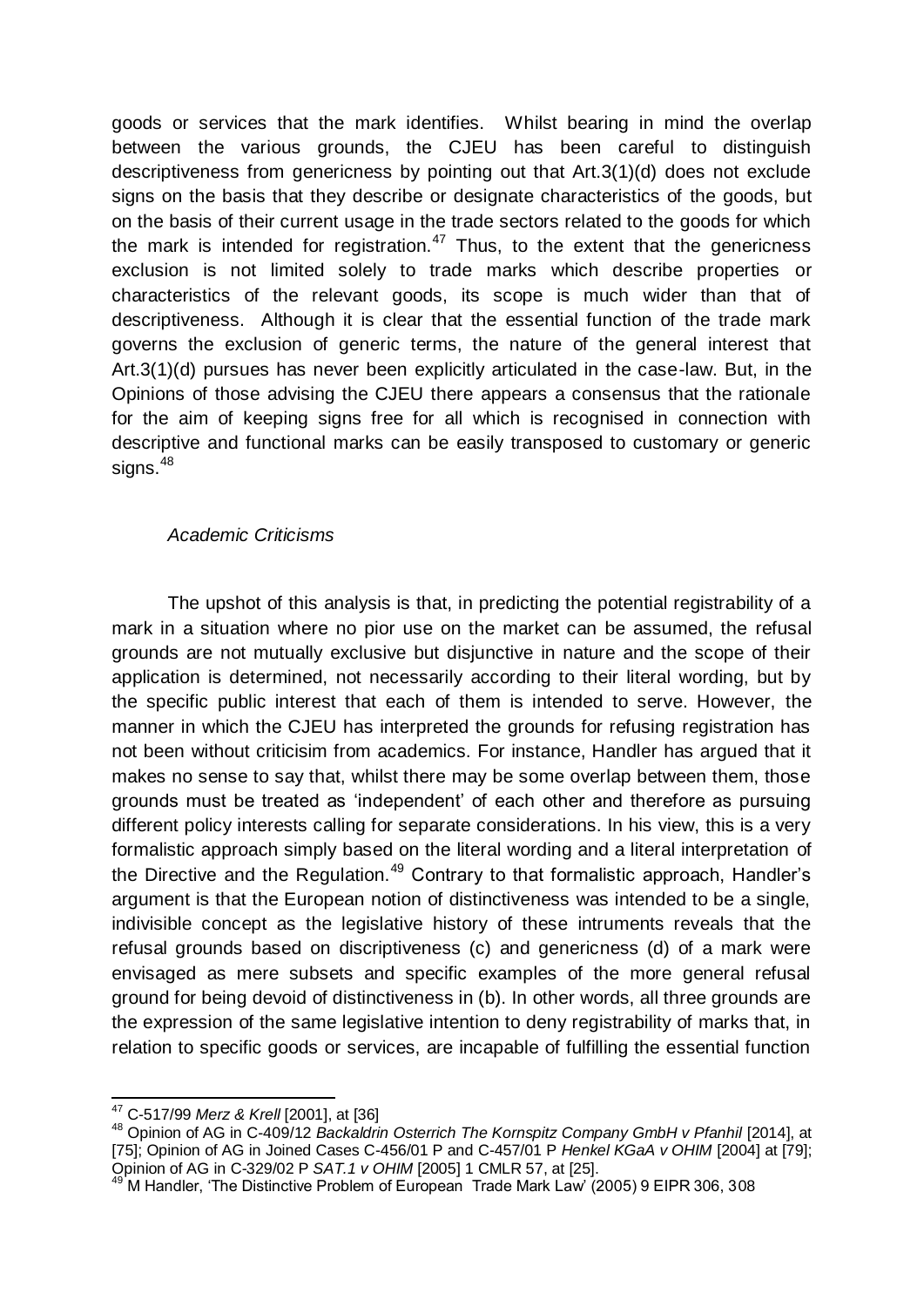of the trade mark and which may, for that reason alone, be considered nondistinctive. Other academics have adopted the same view.<sup>50</sup>

As further support for his argument and the 'omnibus role' of Art.3(1)(b), Handler points to the wording of Art.3(3) in the Directive and the comparable provision of Art.7(3) in the Regulation which respectively allow for the registration of marks that, despite initially falling foul of subsections (b), (c) and (d), have nontheless acquired distinctive character through use and must not be refused registration. If distinctiveness was intended to be a single concept, it would then make little sense to treat these sub-sections in Art.3(1) as being motivated to perform different functions and serve different public interests. More importantly, in Handler's view, the range of situations where the interests of traders and competitors may be adversely affected is clearly not limited to those cases concerning discriptive and customary terms in subpagraphs (c) and (d) but could equally extend to cases where the mark is likely to be caught exclusively for being non-distinctive in subparagraph (b). Accordingly, there would be as strong a public interest in preserving the availability of not only coulours and descriptive signs but also basic, commonplace signs such as letters, numerals, common surnames and shapes. There is thus, at least, an academic argument for a unified test of distinctiveness that takes into account a broader range of interests such as those of owners, consumers and other traders that, while still relying on the essential function of the trade mark, would recognise that *all* trade mark registrations intrude, to some extent, upon the domain of signs that other traders may legitimately need to use, whether those signs may be descriptive, generic, or non-distinctive.

More recently, there have been some developments in the case-law that could provide some answers to the academic criticism that there has been a judicial failure in articulating how the registration grounds relate to one another and the complementary purposes they serve. In *Technopol*, which concerned the the refusal to registered the numeral mark '1000' for periodical and newspapers on the basis of descriptiveness, the CJEU upheld the refusal and, in doing so, made more explicit the implication arising from the *Postkantoor* principle that a mark may be nondistinctive for reasons other than being descriptive, generic or even functional. In defining the scope of the descriptiveness exclusion and contrasting it with that of distinctiveness, the Court stated that the key distinction between the two concepts is that the exclusion for being devoid of distinctiveness 'covers all the circumstances in which a sign is not capable of distinguishing' the goods or services of the applicant.<sup>51</sup> On the basis of this interpretation, the Court has similarly rejected a distinction based

 $\overline{a}$  $50$  D Keeling, 'About Kinetic Watches, Easy Banking and Nappies That Keep a Baby Dry: A Review of Recent European Case Law on Absolute Grounds for Refusal to Register Trade Marks' (2003) IPQ 131

<sup>51</sup> C-51/10 P *Agencja Wydawnicza Technopol sp. z o.o v OHIM*, [2011], at [47]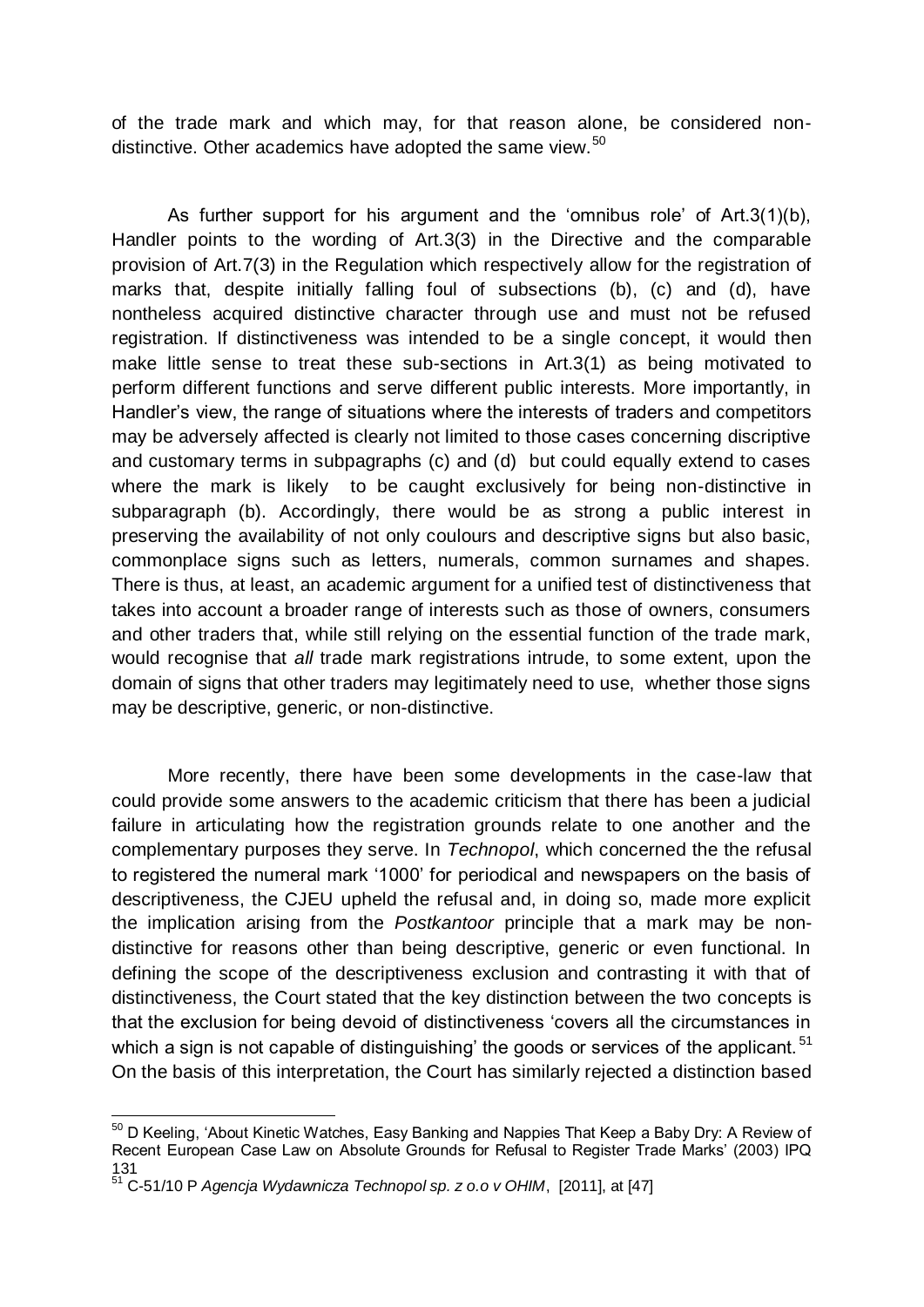upon the reference to 'is' and 'may' in the provisions of sub-paragraphs (b) and (c) respectively in the sense that the distinctiveness test requires a finding of no distinctiveness in *all* cases whereas descriptiveness requires the mere finding of a potential or probable descriptive use.<sup>52</sup> According to this distinction, the 'not remote possibility' of a case in which the applicant puts the mark to a distinguishing use *per se* is sufficient to satisfy the minimum level of distinctiveness. This potentiality finding has rightly been rejected as the appropriate criterion for determining the central question of inherent distinctiveness.<sup>53</sup> However, the CJEU has emphasised the importance that each ground duly continues to be applied only to the situations specifically covered by it.<sup>54</sup>

The implication of the ruling in *Technopol* is therefore that the distinctiveness test mandated in Art.3(1)(b) does have the 'omnibus role' identified in academic writings<sup>55</sup> or the 'residual or sweeping-up function' that backs up the other exclusions identified in some English decisions.<sup>56</sup> Nevertheless, unlike the cases involving the operation of the test for descriptive, generic and functional marks, the CJEU has not read any 'protective function' in addition to a 'distinguishing function' into the operation of the distinctiveness test. According to commentators like Handler, this approach makes no sense because the exclusions, taken as a whole, are intended to serve either a *distinguishing* function alone or, in addition, a *protective* function.<sup>57</sup> However, whilst the CJEU has yet to adopt the proposed unified test of distinctiveness pursuing a single aim in the public interest, this Article argues that the Court *has* in fact modified the rules around this test in order to accommodate those general interests identified in Handler's critique.

# *III. Inherent Distinctiveness Test for Shape Marks.*

# *Distinctiveness Test*

From the very beginning, the CJEU made it clear, that in conducting the concrete examination of the refusal grounds in Art.3(1), it was necessary to have regard to the specific 'nature' of the mark in question in order to determine whether or not any of the grounds should duly apply.<sup>58</sup> Subsequently, it became clear that

 $\overline{a}$ <sup>52</sup> C-307/11 P *Deichmann SE v OHIM* [2012], at [34]

<sup>53</sup> C-307/11 P *Deichmann SE v OHIM* [2012], at [48] (The applicant sought to back up his proposed interpretation by reference to a similar view adopted and established in German case-law, but the CJEU still rejected this intepretation.)

<sup>54</sup> C-51/10 P *Agencja Wydawnicza Technopol sp. z o.o v OHIM*, [2011], at [48]

<sup>55</sup> M Handler, 'The Distinctive Problem of European Trade Mark Law' (2005) 9 EIPR 306, 309

<sup>56</sup> *P&G Trade Mark's Application*, [1999] RPC 673, 679 (CA)

<sup>&</sup>lt;sup>57</sup> M Handler, 'The Distinctive Problem of European Trade Mark Law' (2005) 9 EIPR 306, 309. Handler draws these functions from the writings of other IP scholars. See L Bently and B Sherman, *Intellectual Property Law* (4th ed OUP 2014) 933, 945

<sup>58</sup> Joined Cases C-108 and C-109/97 *Windsurfing Chiemsee Produktions* [2000] 2 WLR 205, at [50]; C-363/99 *Koninklijke KPN Nederland NV v BMB* [2004[ ('Postkantoor' Case) at [32]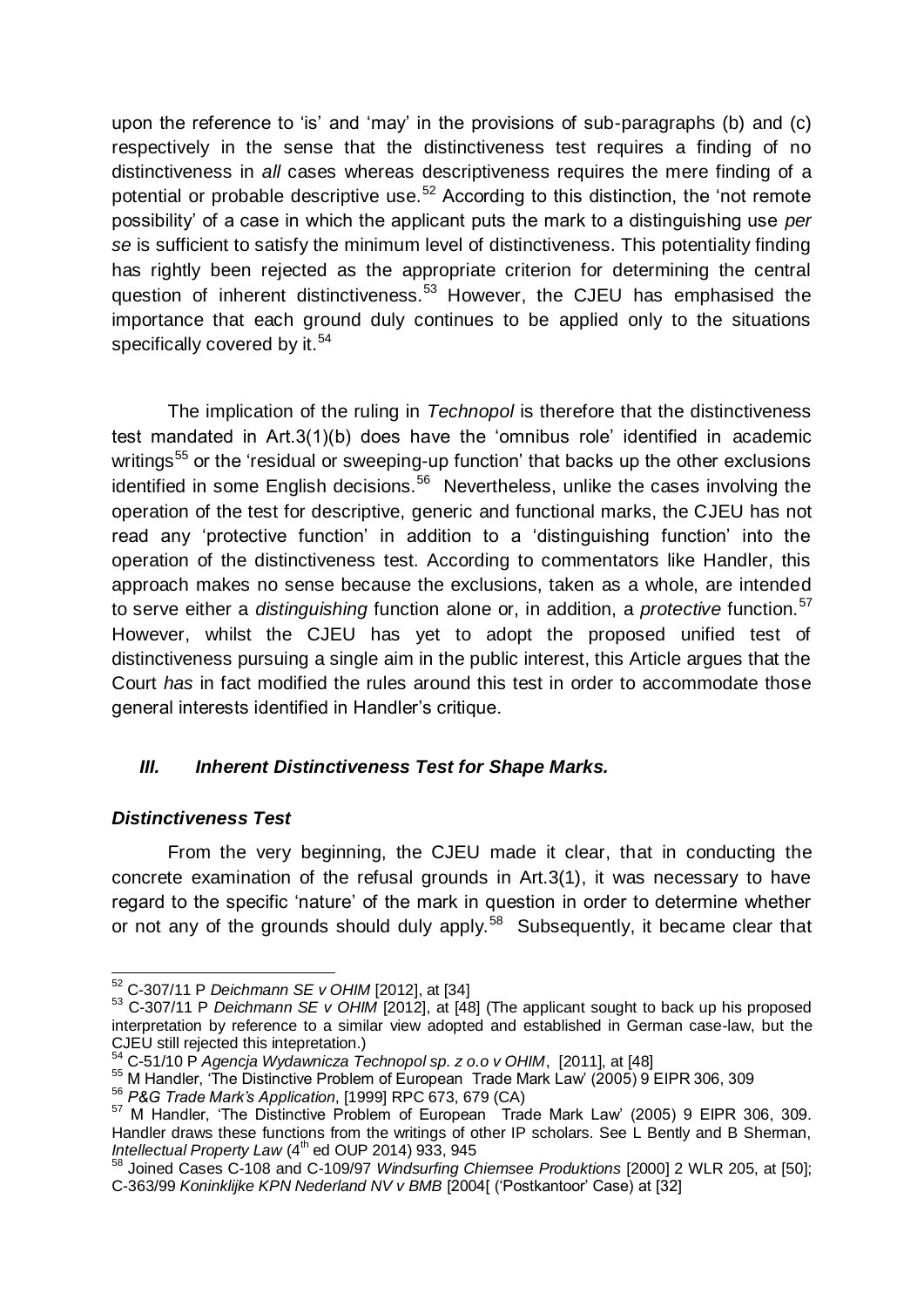the determination of which ground may be engaged in the concrete assessment of registrability informed the determination of the public interest that could motivate the refusal. However, identifying the nature of the mark did not mean that registration could, in principle and a priori, be refused solely on the basis of the mark's 'ontological status'.<sup>59</sup> Nor was it permissible for registries or courts to apply more stringent conditions or impose additional requirements based upon the mere fact that a mark was a number,  $60$  a letter,  $61$  a figurative mark depicting a product  $62$  or a threedimensional shape of a product mark.<sup>63</sup>

It was also clear that, for those Member States where product shape marks had traditionally been denied registration on the basis that such protection amounted to a monopoly over products themselves whose sole effect would be to limit rather than promote competition, there was a tendency of national courts to demand some element of 'capricious addition' or impose 'stricter criteria' than those used for other types of marks when approaching the question of inherent disticntiveness. In preliminary references to the CJEU, both approaches were roundly rejected in *Philips* and *Linde* arising from the UK and Germany respectively. Since then it has been consistently stated that neither the wording of  $Art.2<sup>64</sup>$  nor the wording of Art.3(1)(b)<sup>65</sup> makes any distinction between different categories of marks for the purposes of assessing their distinctive character. There is therefore no basis in European law for denying inherent distinctiveness of a mark as a matter of principle, with the result that such a mark may only become distinctive through use under Art.3(3) of the Directive. Similarly, the question of inherent distinctiveness cannot be answered in an abstract manner and separately from the goods or services that a mark is intended to dinstinguish. This is how the CJEU declared incompatible the UK Registry's practice of rejecting surnames without prior use by reference to the number of times the surname was listed in the telephone directory<sup>66</sup> and, in another reference, ordered the German Registry to conduct a specific examination of whether a widely-known term of praise such as 'Bravo' was customary in the trade practices to which the specific goods referred.<sup>67</sup>

Another aspect that has become settled in European law is the method for assessing whether or not a mark has distinctive character. In this regard, the CJEU has consistently held that, whether inherent or acquired through use, distinctive character must always be assessed, firstly, by reference to the relevant goods or

<sup>-</sup><sup>59</sup> Linde; C-51/10 P *Agencja Wydawnicza Technopol sp. z o.o v OHIM*, [2011], at [29]

<sup>60</sup> C-51/10 P *Agencja Wydawnicza Technopol sp. z o.o v OHIM*, [2011], at [47

 $61$  Borco

 $62$  Linde

<sup>63</sup> Henkel

<sup>64</sup> C-299/99 *Philips v Remington*, [2002] 2 CMLR 52, at

<sup>65</sup> Joined Cases C-53/01 to C-55/01 *Linde AG* [2003], at [42]

<sup>66</sup> C-404/02 *Nichols Plc v Register of Trade Marks*, [2005] RPC 12

<sup>67</sup> C-517/99 *Merz & Krell* [2001]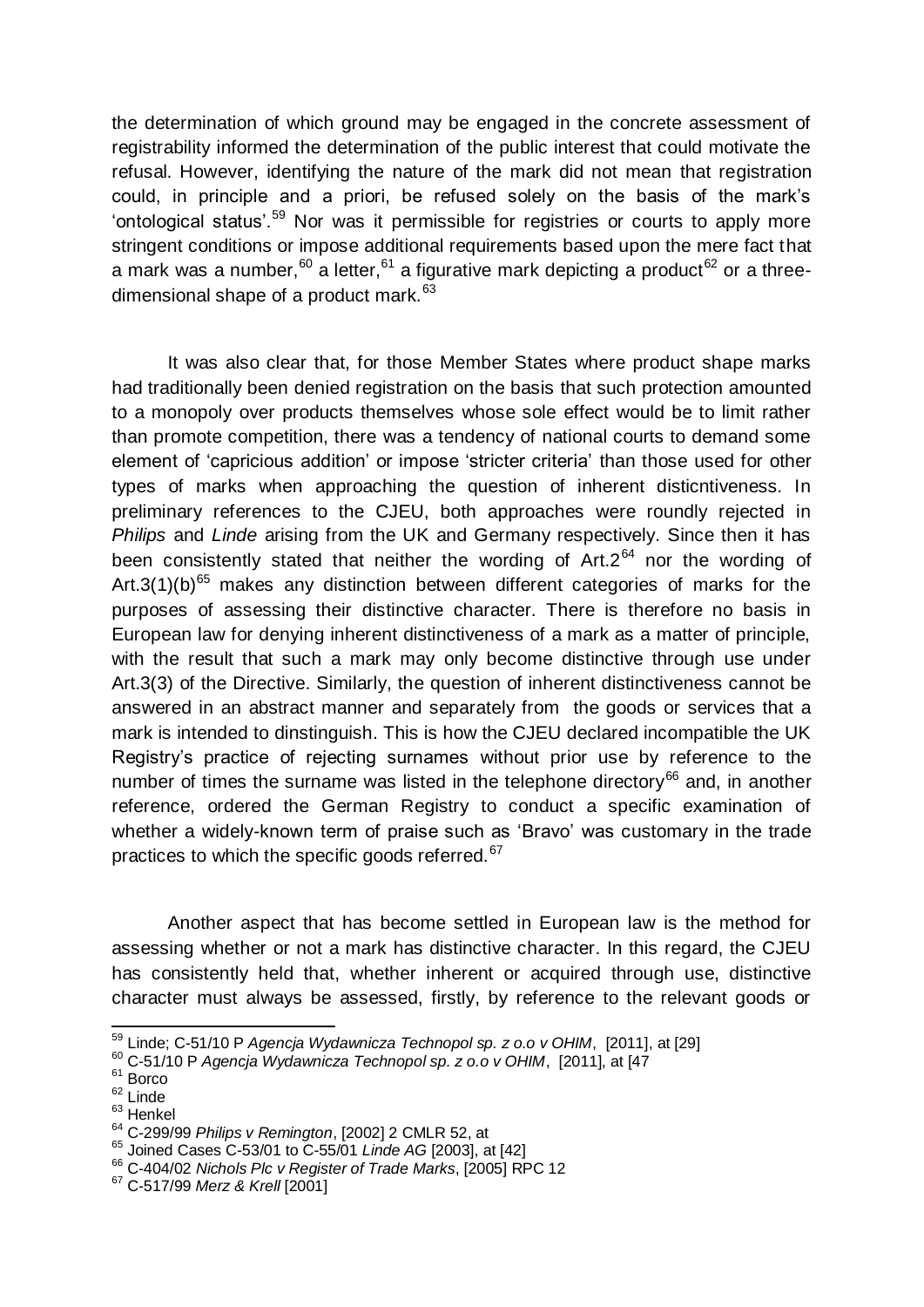services and, secondly, by reference to the perception of the average consumer of those goods or services who is assumed to be reasonably well-informed, reasonably observant and reasonably circumspect. The ultimate purpose of this twin-headed methodology is to ascertain whether 'the mark in question makes it possible to identify the product in respect of which registration is applied for as originating from a particular undertaking, and thus to distinguish that product from those of other undertakings.<sup>68</sup> In other words, as stated above, the task of distinctiveness is to establish whether or not the sign can perform the essential function of the trade mark. In the specific context of three-dimensional shape of product marks, the CJEU has also consistently emphasised that 'the criteria for assessing the distinctive character of three dimensional marks consisting of the appearance of the prodcut itself are no different from those applicable to other categories.<sup>'69</sup>

But although the distinctiveness criteria are the same for all marks, the practical application of those criteria requires consideration of further, specific rules. Starting in the context of inherent distinctiveness of single colours, the CJEU in its 2003 *Libertel* reference laid down the empirical rule regarding how the average consumer may react to certain types of marks on the market, namely that 'the perception of the relevant public is not necessarily the same in the case of a sign consisting of a colour per se as it is in the case of a word or figurative mark consisting of a sign that bears no relationship to the appearance of the goods it denotes.<sup>'70</sup> The reason for this difference in consumer perception was that, [w]hilst the public is accustomed to perceiving word or figurative marks instantly as signs indentifying commerical origin of the goods, the same is not necessarily true where the sign forms part of the look of the goods...<sup>71</sup> From these empirical observations, the rule followed that 'consumer are not in the habit of making assumptions about the origin of goods based on their colour or the colour of their packaging, in the absence of any graphic or word element.. $172$  Arguably, the CJEU grounded its empirical rule on market realities when it explained that the reason for its approach was that 'as a rule a colour per se is not, in the current commercial practice, used as a means of identification.<sup>73</sup>

The empirical rule uncovered for single colours was extended the following year in the *Henkel* reference to all cases involving product shapes and product packaging where the CJEU repeated its reasoning in *Libertel* but went on to highlight what the empirical rule means in practice when it stated that 'average consumers are

 $\overline{a}$ 

- <sup>70</sup> C-104/01 *Libertel Groep BV v BMB* [2005] 2 CMLR 45, [65]
- <sup>71</sup> C-104/01 *Libertel Groep BV v BMB* [2005] 2 CMLR 45, [65]

<sup>68</sup> C-64/02 P *OHIM v Erpo*, [2005] ETMR 58, at [42]; C-97/12 P *Louis Vuitton Malletier v OHIM*,  $[2014]$ , at  $[50]$ 

<sup>69</sup> C-97/12 P *Louis Vuitton Malletier v OHIM*, [2014], at [51]

<sup>72</sup> C-104/01 *Libertel Groep BV v BMB* [2005] 2 CMLR 45, [65]

<sup>73</sup> C-104/01 *Libertel Groep BV v BMB* [2005] 2 CMLR 45, [65]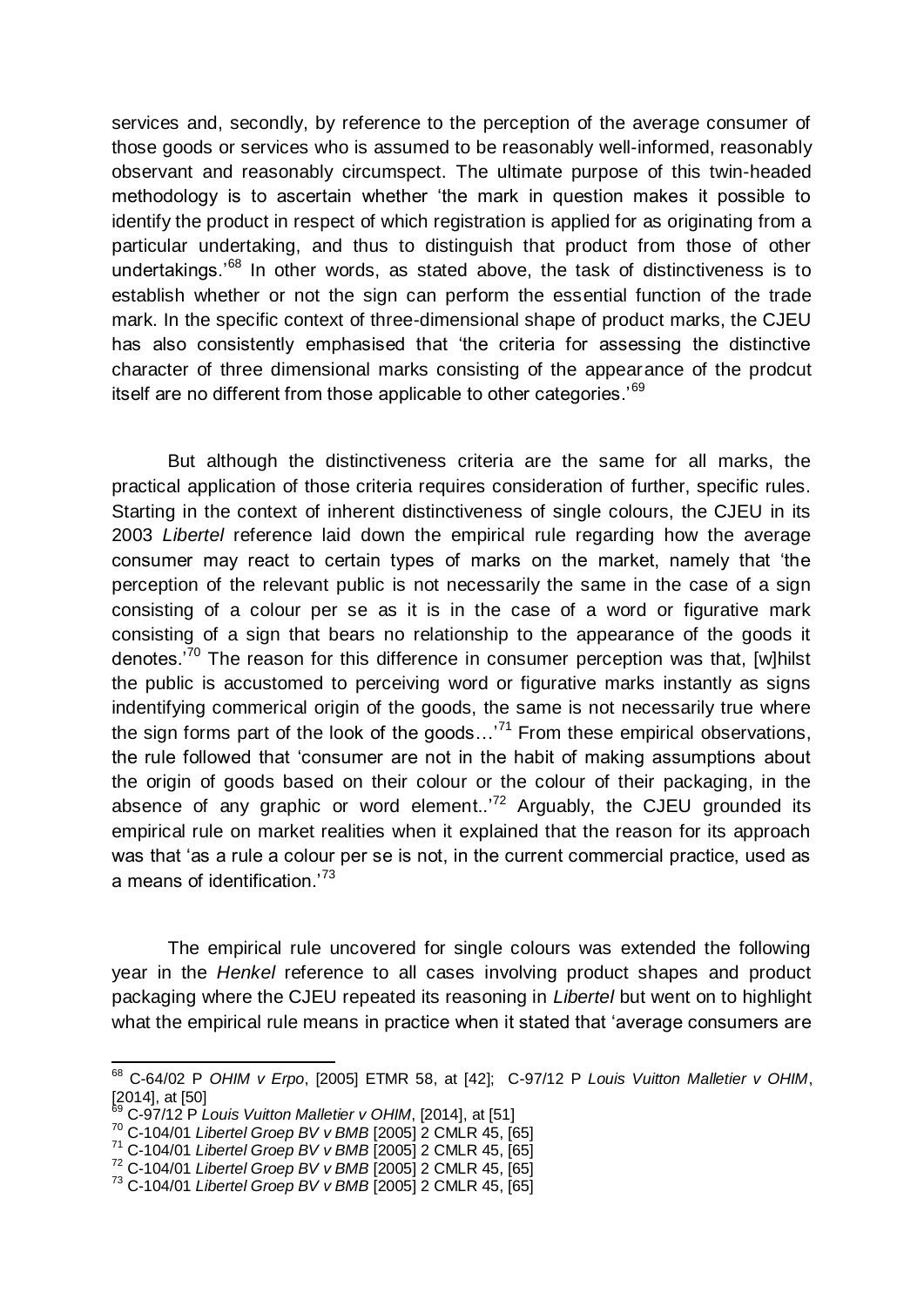not in the habit of making assumptions about the origin of the goods based upon the shape of their packaging, in the absence of any graphic or word element, and it could therefore prove more difficult to establish distinctive character in the cases of such three-dimensional trade mark than in the case of a word or figurative mark.<sup>74</sup> In its 2003 *Linde* ruling, the Court had made passing reference to the fact that, in practice, it may be more difficult to establish inherent distinctiveness for a shape of a product mark than a word or figurative mark but such practical difficulties, which were permissible to take into account, did not justify a more stringent test. In the same *Linde* ruling, AG Ruiz-Jarabo Colomer was more forthcoming about the origins of these practical difficulties when he pointed out that they 'derive from the very nature of three-dimensional shapes and from the idiosyncrasies of consumers' habits rather than from what is alleged to be a stricter approach in the assessment of distinctive character.'<sup>75</sup> According to his Opinion, there are 'public-interest reasons which militate in favour of applying different rules by reference to the types of signs which may constitute trade marks...,' though he did not elaborate any further.

Given the lack of consumer pre-disposition to treating shape marks as indications of commercial origin, *Henkel* also established the test that gave expression to the need for different rules according to the type of sign which the AG referred to in *Linde*. In its reply to the question of the proper test for asssessing the inherent distinctiveness of product packaging, the CJEU in *Henkel* stated that, for the purposes of Art.3(1)(b), 'a trade mark which significantly departs from the norm or customs of the sector *and* thereby fulfils its essential orginal function is not devoid of distinctive character.<sup>76</sup> Thus, a simple departure from the norm or customs of the sector was insufficient to satisfy this 'departs significantly' test. The collorary to this test is that 'the more closely the shape for which the registration is sought resembles the shape most likely to be taken by the product in question, the greater the likelihood of the shape being devoid of any distinctive character... $177$ 

## *Departs Significantly Test*

Although the departs significantly test features prominently in the case-law of the CJEU and the GC as the established framework for predicting the potential capacity of a sign to serve as indication of source prior to any use, there has been little examination and analysis of the true nature and normative basis of this test. Unsurprisingly, this has led to some misunderstandings on the part of applicants, commentors and national courts alike. For a start, by virture of the connector 'and',

<sup>-</sup><sup>74</sup> C-218/01 *Henkel KGaA v DPUM*, [2004] at [52]

<sup>75</sup> Opinion of AG in Joined Cases C-53/01 to C-55/01 *Linde AG* [2003], at [12]

<sup>76</sup> C-218/01 *Henkel KGaA v DPUM*, [2004] at [49]

<sup>77</sup> Joined Cases C-456/01 P and C-457/01 P *Henkel KGaA v OHIM* [2004], at [39]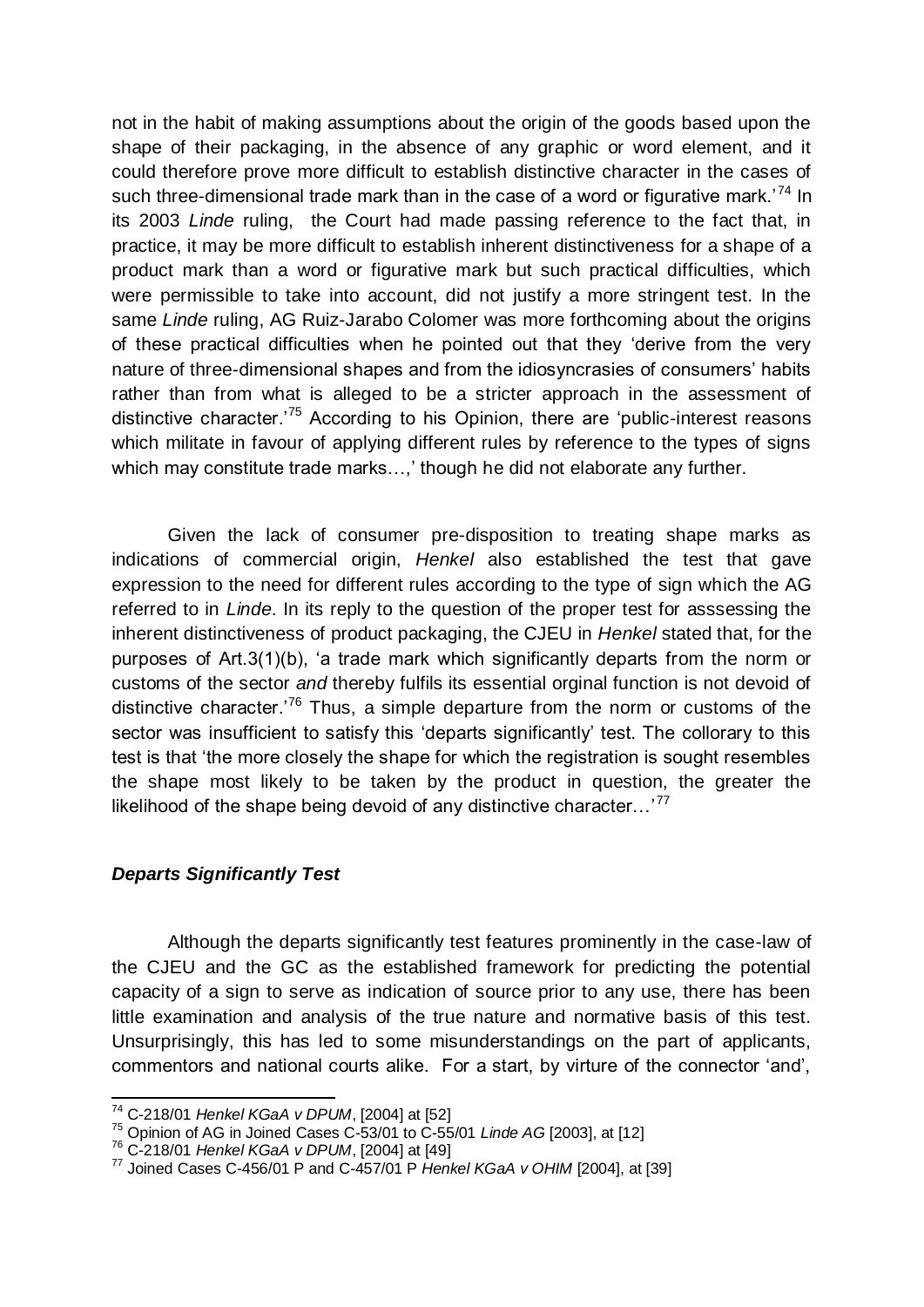the test appears to require and proceed in two steps rather than one, though it is unclear what the true import of the connector 'thereby' might be. The English Court of Appeal has rejected an interpretation of 'thereby' as meaning 'therefore', so that once the shape is found to be a fancy shape in the sense of departing significantly from the norm, it is *ipso facto* inherently disctinctive.<sup>78</sup> For the English Court, a finding of being a fancy shape means no more than that they shape *may* fulfil the function of the trade mark, not that it *must*. It is submitted that there is support in the case-law of the CJEU for this disjunctive interpretatio and this Article will accordingly proceed to analyse the test as a two-step test.

## *Step One: A Significant Departure from the Norm or the Sector*

In the two Tabs cases involving a refusal to register as Community marks three-dimensional tablets for washing machines or dishwashers, the CJEU agreed with the finding of the Court of First Instance (CFI, but now General Court) that they were devoid of distinctiveness and dismissed the appeals on the basis of the departs significantly test. The refusals for registration were upheld despite the applicants' arguments that the shape of the tablets in combination with the arrangement of colours or the coloured layer with speckles were not, at the material time, part of the usual product get-up on the market. Both applicants also argued that, at the date of filing, dishwasher tablets were not every day consumer goods and, at that time, they were at the top end of the relevant marke. For that reason, the application of the principle that the consumer's level of attention is likely to vary according to the category of goods in question could not lead to the conclusion that, for these products, that level of attention was low and thus the consumer would pay little attention to the specific features of the product get-up. Closely related to this argument was the applicants' final plea which was based on the CFI's refusal to decide on the question of the relevant date for assessing distinctivenesss.

These two cases have been criticised by commentators for different reasons. Writing in 2004, Pagenberg was critical of the CJEU's failure to recognise the fact that the tablets were in fact 'an entirely new form of product, namely the first three dimensional shapes of compressed washing powder as a ready-to-use portion of detergent.<sup>79</sup> According to his criticism, it was impermissible of the CJEU not to decide the question of the relevant date for distinctiveness. On the other hand, writing in 2005, Davies relied on these Tabs Cases to argue for the need for more evidence when applying the empirical rule regarding consumer perception of product

<u>.</u>

<sup>78</sup> *Bongrain SA's Trade Mark Application*, [2004] EWCA Civ 1690

<sup>&</sup>lt;sup>79</sup> J Pagenber, 'Trade Dress and The Three Dimensional Mark –The Neglected Children of Trade Mark Law? (2004) IIC 831, 835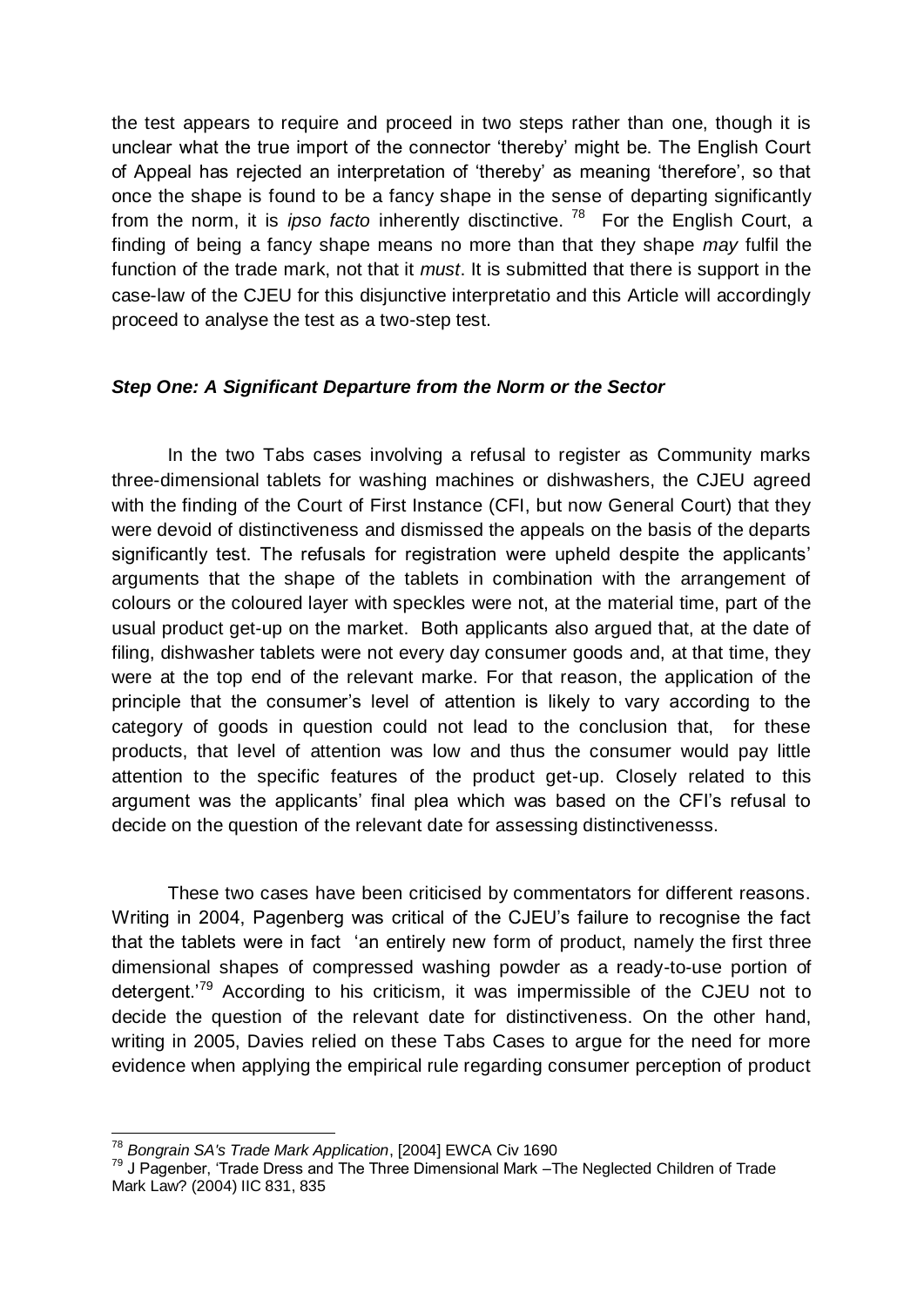marks.<sup>80</sup> According to her criticism, in cases such as the Tabs Cases, 'the relevant authorities should be wary of making judgements without seeking further evidence.<sup>81</sup> With respect, both of these academic criticisms are examples of a common misconception around this 'departs significantly' test. The test is a two-step test, requiring more than just a significant departure, and the empirical presumption underlying the test is one that it is for the applicant to rebut by specific and substantiated evidence, not the registry.

Although it is true that there is not a great deal of analysis in the CJEU's dismissal of the appeals in the Tabs Cases because both appeals challenged the factual appraisal rather than points of law which is not subject to review by the Court, there is in fact an extensive discussion in the Opinion of the Advocate General. In the Tabs Cases, AG Ruiz-Jarobo Colomer returned to his point made in *Linde* about the need for different rules according to the type of sign and, at the very outset of his Opinion, urged the CJEU 'to modify its case-law in relation to three-dimensional shape of goods signs, which need to be dealt with in a particular way and differently from other registrable signs.' In doing so, the AG stressed a point some scholars have made in connection with this category of marks, namely 'that in this area it is hard to separate lack of distinctive character from descriptiveness.<sup>82</sup> In relation to the concrete assessment of the marks in question, the AG endorsed the CFI's application of the 'obvious shape' criterion which assesses distinctiveness, not by comparing the mark with shapes already current, but by reference to 'an ideal paradigmatic concept of the product or...to how it instinctively comes to mind, instead of by reference to products already available on the market.<sup>83</sup> This ideal paradigmatic criterion was arguably endorsed by the CJEU when it agreed that it was not necessary to decide on the relevant date for assessing distinctiveness since that assessment is not affected 'by how many similar tablets were already on the market.'<sup>84</sup>

Echoing the public-interest considerations he alluded to in *Linde*, the AG in the Tabs Cases rejected the applicants' standard of unusual signs being distinguishable as such a criterion 'would give the more assiduous operators a disproportionate avantage, since they would able to register in their own name shapes which are easier to manufacture or more readily marketable.<sup>85</sup> Despite the principle that a no more rigorous standard of distinctiveness is to be applied to shape

 $\overline{a}$ <sup>80</sup> J Davies, 'Locating the Average Consumer: His Judicial Origins, Intellectual Influences and Current Role in European Trade Mark Law' (2005) IPQ 183

J Davies, 'Locating the Average Consumer: His Judicial Origins, Intellectual Influences and Current Role in European Trade Mark Law' (2005) IPQ 183, 201

<sup>82</sup> Opinion of AG in Joined Cases C-456/01 P and C-457/01 P *Henkel KGaA v OHIM* [2004], at [4].

<sup>83</sup> Opinion of AG in Joined Cases C-456/01 P and C-457/01 P *Henkel KGaA v OHIM* [2004], at [83]

<sup>84</sup> Joined Cases C-456/01 P and C-457/01 P *Henkel KGaA v OHIM* [2004], at [62]

<sup>85</sup> Opinion of AG in Joined Cases C-456/01 P and C-457/01 P *Henkel KGaA v OHIM* [2004], at [69]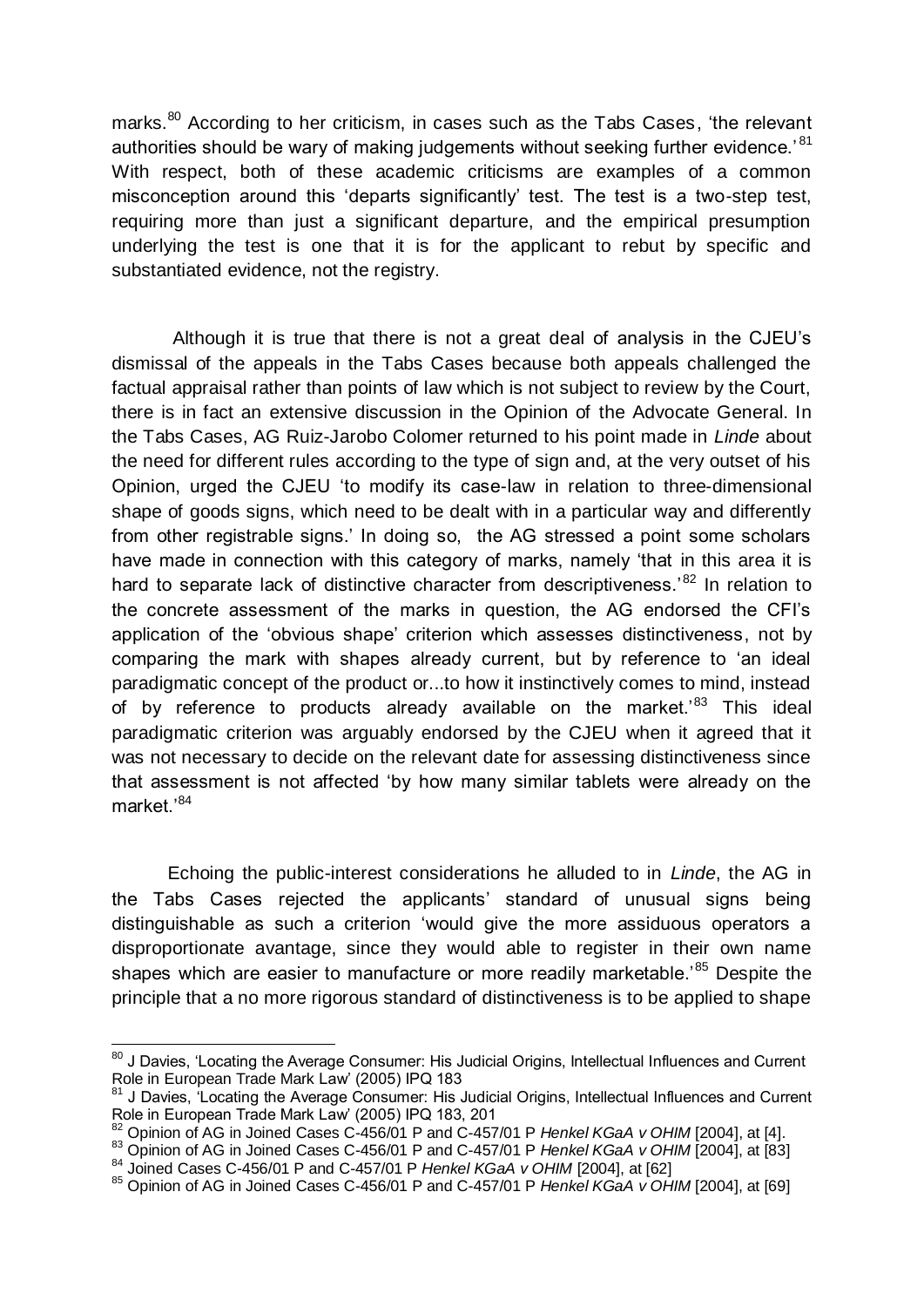of product marks, in the view of the AG that fact in no way means that 'the method of assessing distinctive character cannot be adapted to the particular features of this category of registrable signs.'86

A finding of being an obvious shape has more often than not been enough to conclude that a three-dimensional mark, usually in the form of a complex mark, is devoid of inherent distinctiveness within the meaning of Art.3(1)(b). That conclusion must be supported by analysis of the overall impression of the mark which is not incompatible with an examination of each component individually. Given that European law normally regards what is essentially product trade dress as a complex mark representing an arrangement or combination of features, most refusals to register are based upon the finding that those combinations are a mere variant of a common combination or arrangement.

## *Step Two: Fulfilling the Essential Function*

This is the crux of the departs significantly test and what, it is submitted, separates this test from the area of design protection. Once it is established that the mark does depart significantly from the norm or customs of the sector, the applicant (not the Office) must show that mark alone will enable the average consumer immediately to rely on the mark as a indication of origin. The test is one of first impression and must be established without an anlytical examination on the part of the consumer. Central to answering this question is to consider the normal marketing practice of the sector.

# *IV. The Impact of the Departs Significantly Test to Trade Dress*

Commentators have traditionally criticised the CJEU's approach to the registrability of three-dimensional marks for failing to live up to the Court's mantra that the assessment criteria are the same for all marks and that there is nothing in the wording of the Directive or in the Regulation for imposing more stringent conditions simply on the basis of the nature or ontological status of the mark applied for. In other words, there is a level playing field for all marks. What this means in practice is that the test for determining whether the mark has inherently distinctive character –or in doctrinal language whether it is likely to be recognised by the consumer as indication of commercial source- requires the same conditions namely a consideration of the goods or services applied for and a consideration of the perception and presumed expectations of the average consumer of those goods or services. These two conditions are applied to all categories of marks, whether verbal

<sup>-</sup><sup>86</sup> Opinion of AG in Joined Cases C-456/01 P and C-457/01 P *Henkel KGaA v OHIM* [2004], at [69]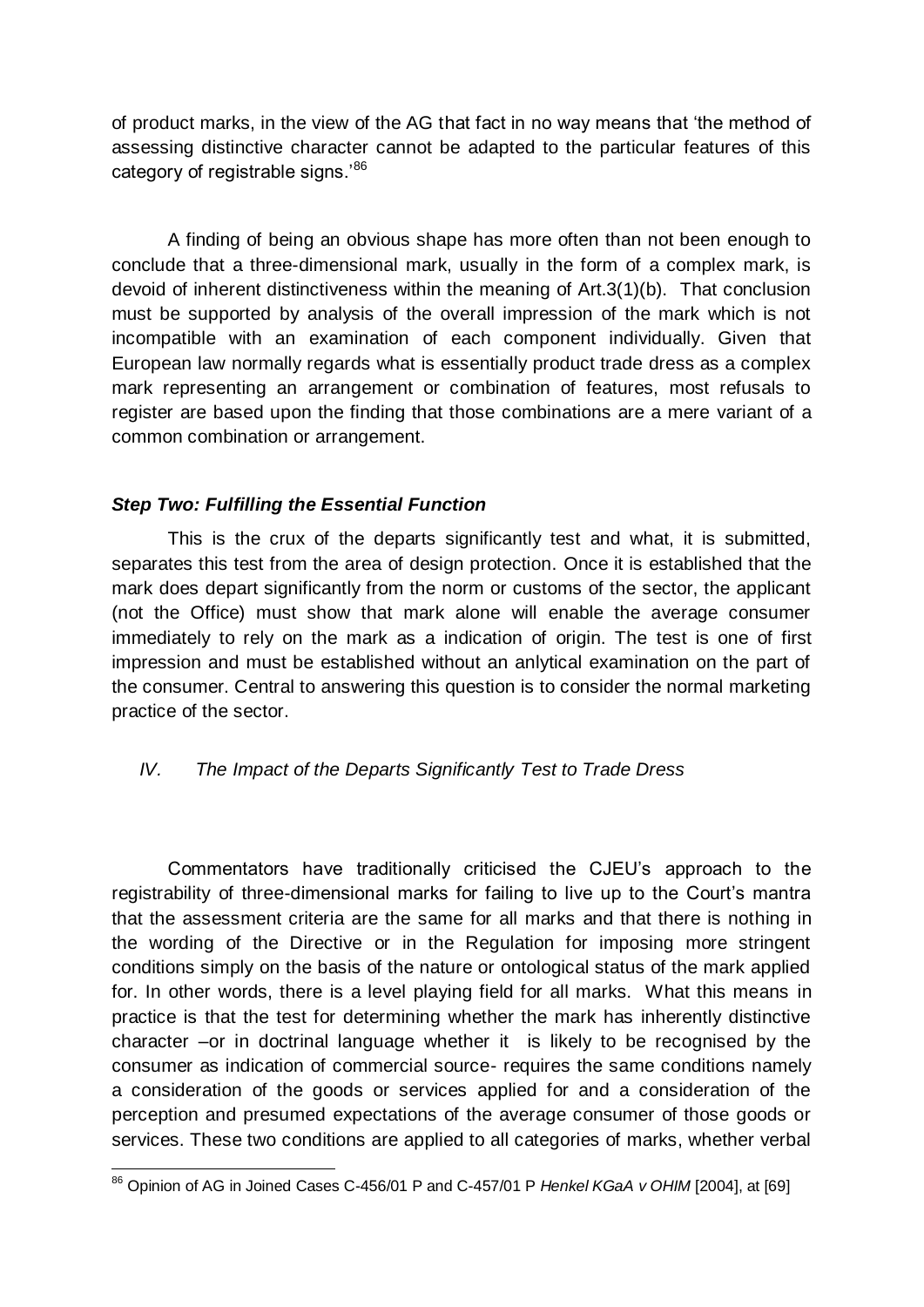or non-verbal. However, for the purposes of applying the assessment criteria, the CJEU has introduced a normative presumption arguably based on marketplace realities, that is, that the average consumer reacts differently to different categories of signs. Thus, in the case of marks consisting of the appearance of the product itself such as shape of product signs, the CJEU's presumption is that in fact consumers are not in the habit of making assumptions about origin of products on the basis of their shape or the shape of their packaging in the absence of any graphic or word element.' So whilst the law treats all marks equally, the average consumer does not.

Yet rather than adopting a position whereby non-verbal marks are in principle denied inherent distinctive character and making registration available only proving acquired distinctiveness through extensive use, the CJEU has articulated a test the satisfaction of which will overcome this normative presumption as regards threedimensional marks. According to this, 'only a mark which departs significantly from the norm or customs of the sector and thereby fulfils its essential function of indicating origin' is not to be regarded as being devoid of any distinctive character withing the meaning of Art.3(1)(b) TMD (or the equivalent of Art.7(1)(b) CTMR.). This 'departs significantly' test has been extended beyond shape of product signs (bottles, detergent tablets, confectionary, sausages, cheese, etc..) and packaging to cover new categories of signs such as representations of the surface and texture of products, signs consisting of lines or patterns to be applied to the surface of a product, as well as position marks. More recently, the departs signficantly test was also found to apply to marks consisting of the look of a store's layout or 'services marks'.

Although the departs significantly test features prominently in the case-law of the CJEU and the GC as the established framework for predicting the potential capacity of a sign to serve as indication of source prior to any use, there has been little examination and analysis of the true nature and normative basis of this test. Unsurprisingly, this has led to some misunderstandings on the part of applicants, commentors and national courts alike. For a start, by virture of the connector 'and', the test appears to require and proceed in two steps rather than one, though it is unclear what the true import of 'thereby' might be. The CJEU has never been explicit about any of these questions.

Firstly, the sign must not only be different from other signs generally found in the relevant trade circles, but it must also differ significantly. A mere variant will simply not be enough. In order to determine this, the test requires to establish 'the ordinary use of trade marks as a badge of origin in the sectors concerned.' (Libertel at 62) This necessarily entails some empirical investigation which the CJEU has said can sometimes be established on the basis of the general experience of the competetent authority or of well-known facts. But given the emphasis on departing significantly from the appearance or configuration of what a paradigmatic product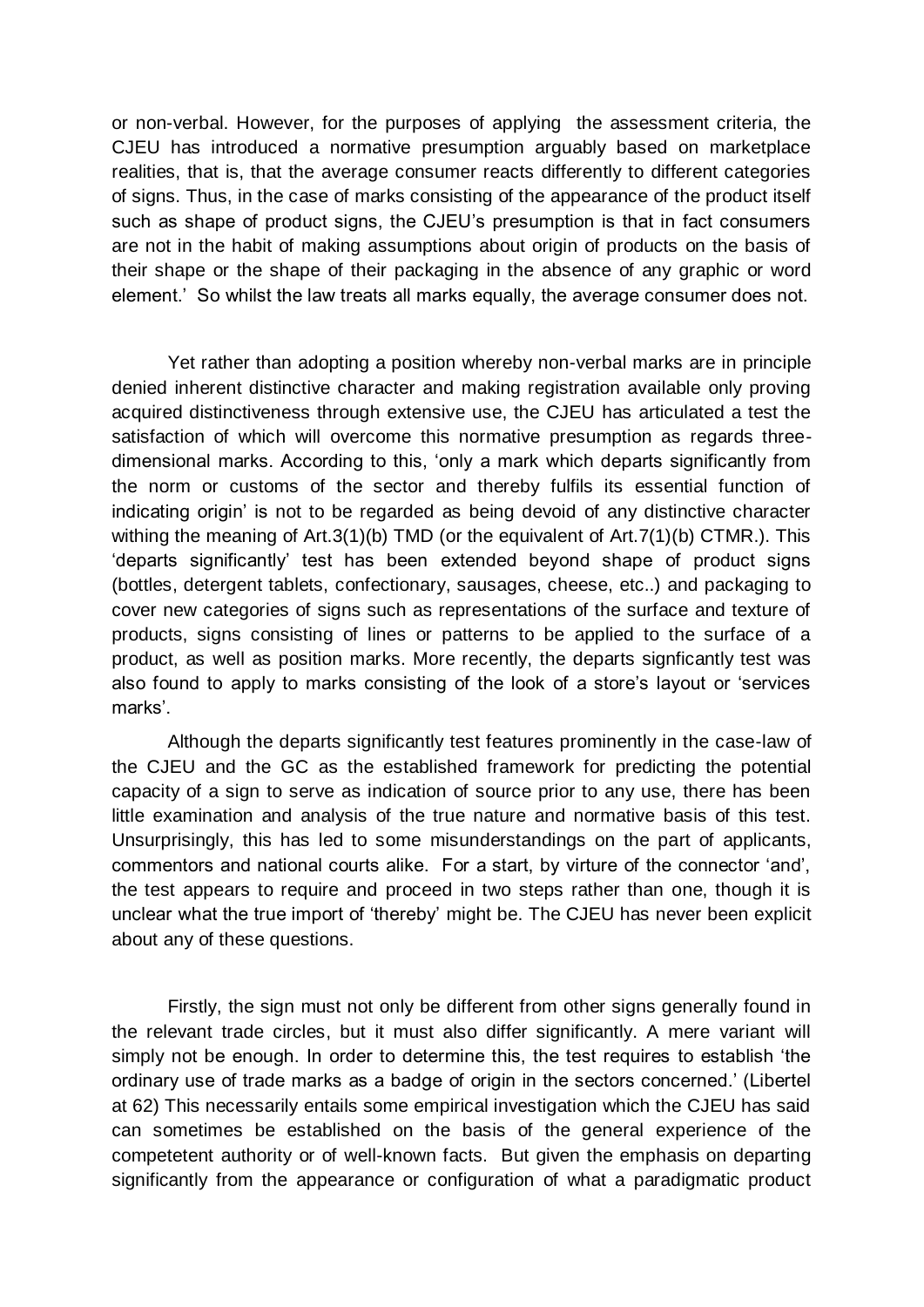would look like has led applicants to argue that their marks satisfy the test by having a striking configuration or a unique appearance not to be found in any other product in the market or even being one of a kind.

Secondly, apart from proving that the mark is not a trivial but a significant departure vis-à-vis what is expected to be the norm and customs of the goods or services in question, the 'departs significantly' test also requires that, in those circumstances, the mark itself must enable the targeted public to distinguish the commercial origin of the goods. It must 'thereby fulfil its essential function of indicating origin' to the targeted public. Thus the point of reference here is the marketplace perception and presumed expectations of those consumers who might be interested in the products or services identified by the mark. This should not represent an abstract assessment but must necessarily be empirically grounded through a close examination of marketplace realities, though the CJEU has never explicitly articulated what this part of the test actually entails. Although this empirical rule is widely used in respect of three-dimensional shape marks (including twodimensional representations) and has been extended to cover applications where the sign forms part of the look of the goods in respect of which registration is sought, this rule was actually laid down in the context of the registrability of single colours. In Libertel, the CJEU referred to the fact that 'in the current commercial practice', consumers are not in the habit of making assumptions about the origin of goods based on their colour or the colour of their packaging, in the absence of any graphic or word element.

Instead, what the Court *has* done is to lay down a 'normative presumption' for all marks which consist of the appearance of the product itself, including the product packaging, or of the shape of part of the product or, more generally, marks which do not consist of a sign independent of or unrelated to the product appearance they cover. That normative presumption determines how the consumer should be assumed to behave and react to non-verbal marks in the market by establishing that, as a matter of fact, consumers are simply not in the habit of choosing products the basis of their appearance absent any graphic or verbal element. According to the CJEU, the implication of this legal rule is that 'it could therefore prove more difficult to establish distinctiveness in relation to such a three-dimensional mark than in relation to a word or figurative mark.'

Some commentators have been very critical of this normative presumption, arguing that the efffect of it is in fact to discreminate against three-dimensional marks and remove any level playing field. Yet others have taken a different view, highlighting instead the advantages of using heuristic devices such as the departs significantly test to deduce consumer reaction. For Dinwoodie and Gangee, such normative tests 'lead to faster decision-making, and are as a result especially attractive to trade mark registries with large caseloads and indeed potentially to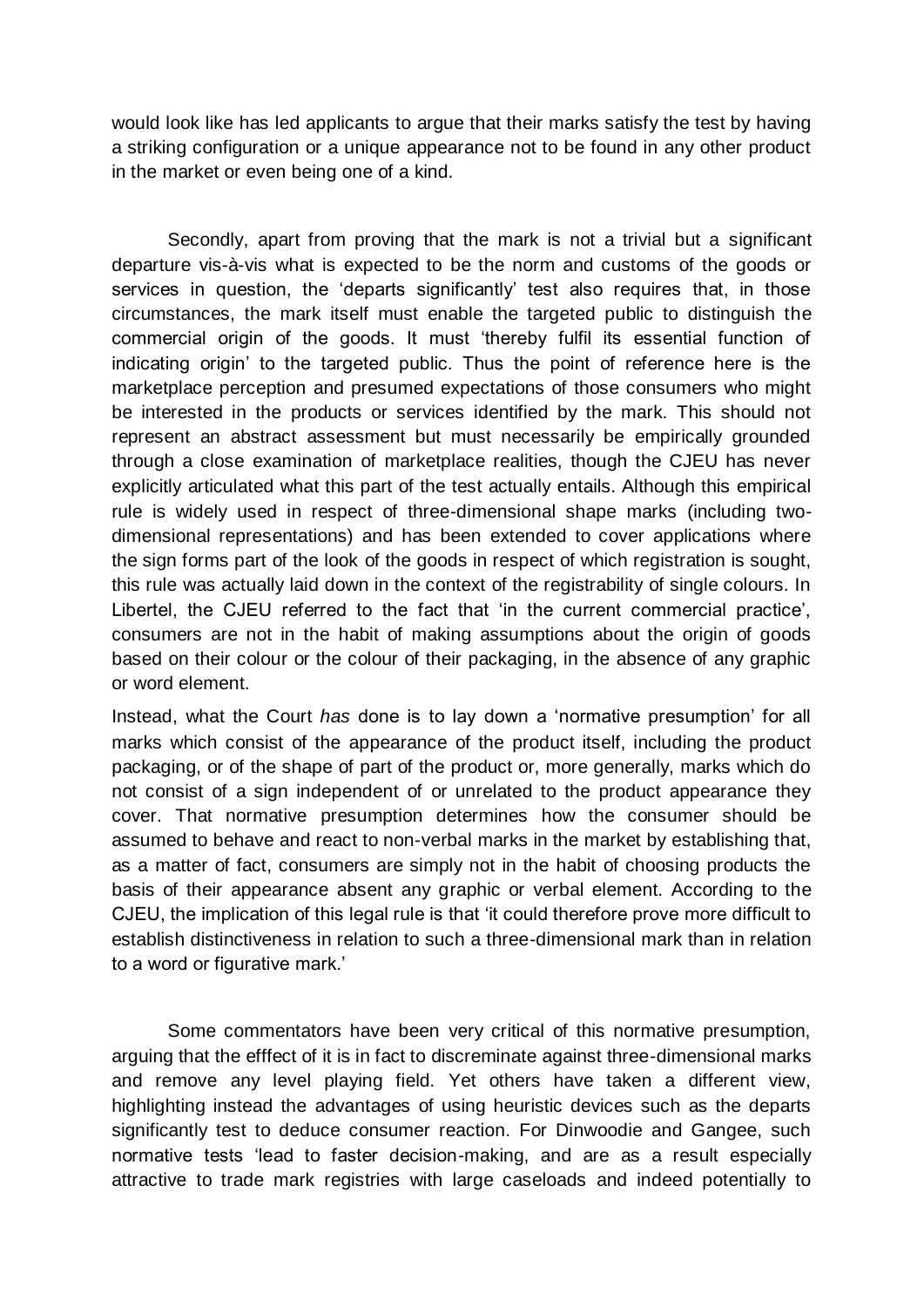courts concerned with the use of judicial resources or keeping a lid on the costs of litigants…'(page 24) Indeed, in addition to expediting the examination process carried out by competent authorities, the departs significantly test places the burden squarely on the applicant seeking registration to submit arguments and evidence to enable those authorities to conclude that the mark does possess inherent distinctiveness and is thus not caught by the relevant absolure ground for refusal.

However, from a close examination of the case-law, it is possible to gain some valuable insights into this crucial part of the test. The empirical investigation into the relevant market sector carried out in the first step should also include a determination of whether there is an established 'branding practice' amongst the relevant consumers of choosing products on the basis of their appearance or configuration, or at the very least this is likely to be the case. Moreover, by insisting on an examination of the prevailing market practices relating to the goods or services and of the habits and expectations of the targeted consumers, the departs significantly test might in fact be seen as advancing the normative goals of European trade mark law in promoting the internal market. Properly conceived, the test addresses the interests of competitors operating in the same market as the applicant in their freedom to use and offer products incorporating certain conventional features or elements and the interests of consumer in their freedom to have as many product choices as possible.

The CJEU's reliance on a specific framework to assess the inherent capacity of non-verbal marks to be treated as true indications of origin is shared by courts in other jurisdictions such as the US. Furthermore, there is (oblique) support for the departs siginficantly test of the CJEU in the very terms of the Directive. For instance, Art.3(1)(d) specifically directs the tribunal to examine the relevant trade to determine whether the mark in question is used by other traders.

### *American Influence*

The US Supreme Court's decision in Two Pesos in widely seen as adopting a liberal approach to trade dress by extending trade mark protection to the image and presentation of a restaurant. Yet the value of Two Pesos for European law is not as signficant as some commentators might argue. Firstly, the appeal to the US Supreme Court in Two Pesos was on a very narrow question, namely whether trade dress that is *inherently* distinctive can be protected without secondary meaning. The question of how such inherent distinctive character should be tested and proved in the first place wasn't before the Supreme Court. Nor did the Court have to decide the question of whether the trade dress offended the functionality doctrine or, indeed, the question of the relationship between the distinctiveness for verbal marks and nonverbal marks such as the service dress of a business. Secondly, the inherent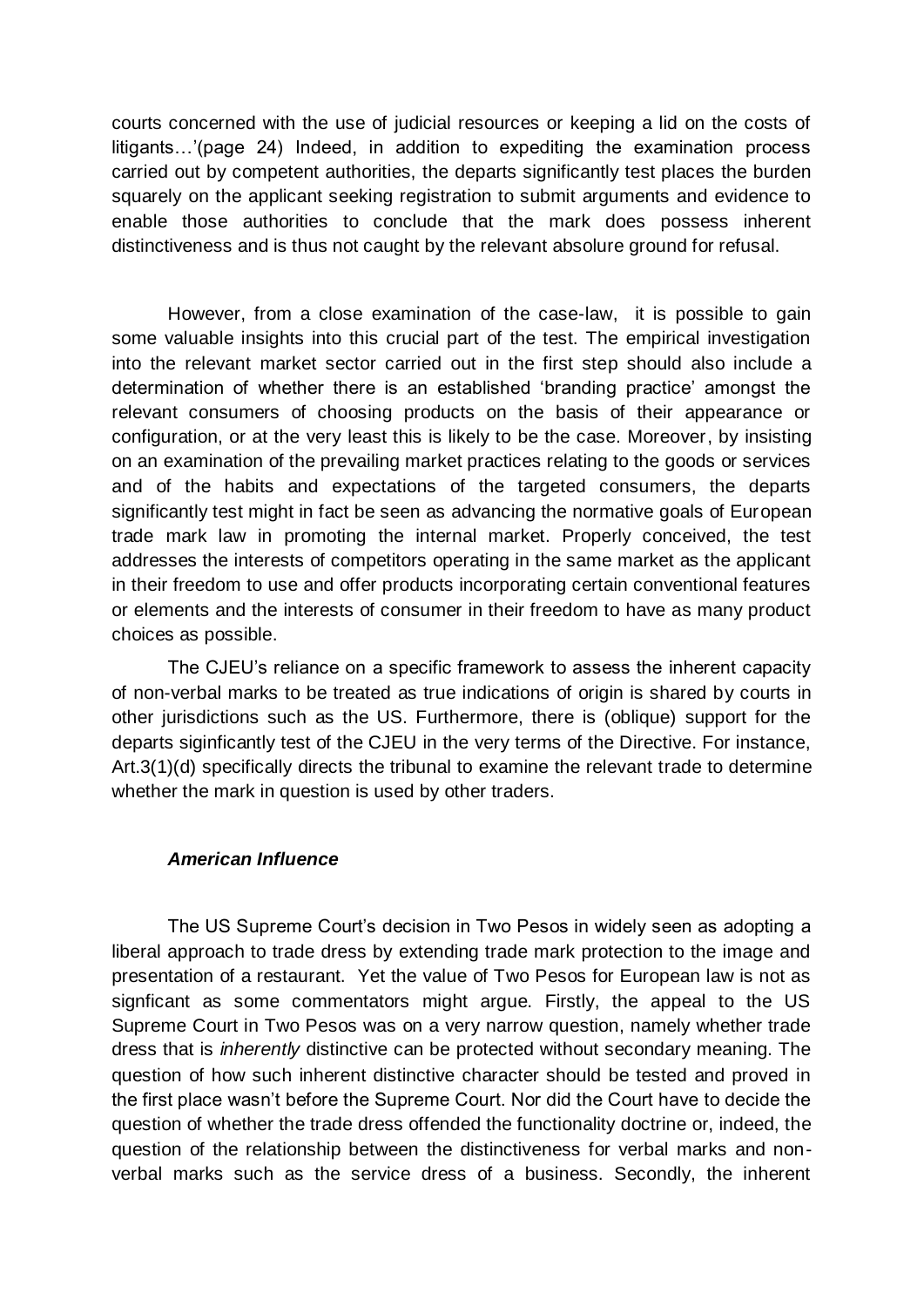distinctive character in Two Pesos was established following an approach that is conceptually and doctrinally very different from European law. The Fifth Circuit Court accepted the jury's findings that, although the trade dress of the Taco Cabana restaurant had not acquired distinctive character through use, it was not merely descriptive which, following the traditional Abercombie distinctiveness test, necessarily meant the trade dress was either fanciful, arbitrary or suggestive. The mere finding of non-descriptiveness in relation to Mexican resturant services was sufficient for the Fifth Circuit Court to conclude that Taco Cabana's trade dress possesed the minimum level of inherent distinctive chracter under s.43(a) of the Lanham Act and this alone entitled the claimant to protection, without having to determine which of the three categories on the Abercrombie scale properly characterised the trade dress.

However, the approach to inherent distinctiveness adopted in Two Pesos has never been adopted in European law. On the contrary, the principle that a nondescriptive mark is automatically endowed with inherent distinctive character however minimal or weak has been explicitly rejected. (T-345/99 Trustedlink at [31]). In interpreting the absolute grounds for refusal in the Directive and the Regulation, the CJEU has established the principle that a mark each of these grounds is 'independent of the others and calls for a separate examination,' though there is a clear overlap between them. This means that 'the fact that a mark does not fall within one of those grounds does not mean that it cannot fall within another.' (Postkantoor). In outlining the interplay between the descriptiveness ground and the ground based on lack of any distinctive character, the CJEU has ruled that 'it is not open to the competent authority to conclude that a mark is not devoid of any distinctive character in relation to certain goods or services simply on the ground that is not descriptive of them.' (Postkantoor at 70). In European law, therefore, the exclusionary ground of registration for being devoid of any distinctive character does have an autonomous sphere of application.

#### **Conclusion**

Whilst the Apple reference opened the door for the registration trade dress for services, the ruling is hard to reconcile with the established principles and the departs significantly tests. The departs significantly test is a two-step test which seeks to ascertain not only whether the shape mark is significantly different from the norm but also that the its significane different has trade mark signficance to the consumer. This second part of the test clearly establishes that being a unique or striking appearance doesn't automatically render the mark distinctive as regards consumer perception. The reliance on the perception of the average consumer serves a public interest in ensuring that shape marks truly communicate commerical origin rather than a descriptive message of what the prodcut does or will be used for.